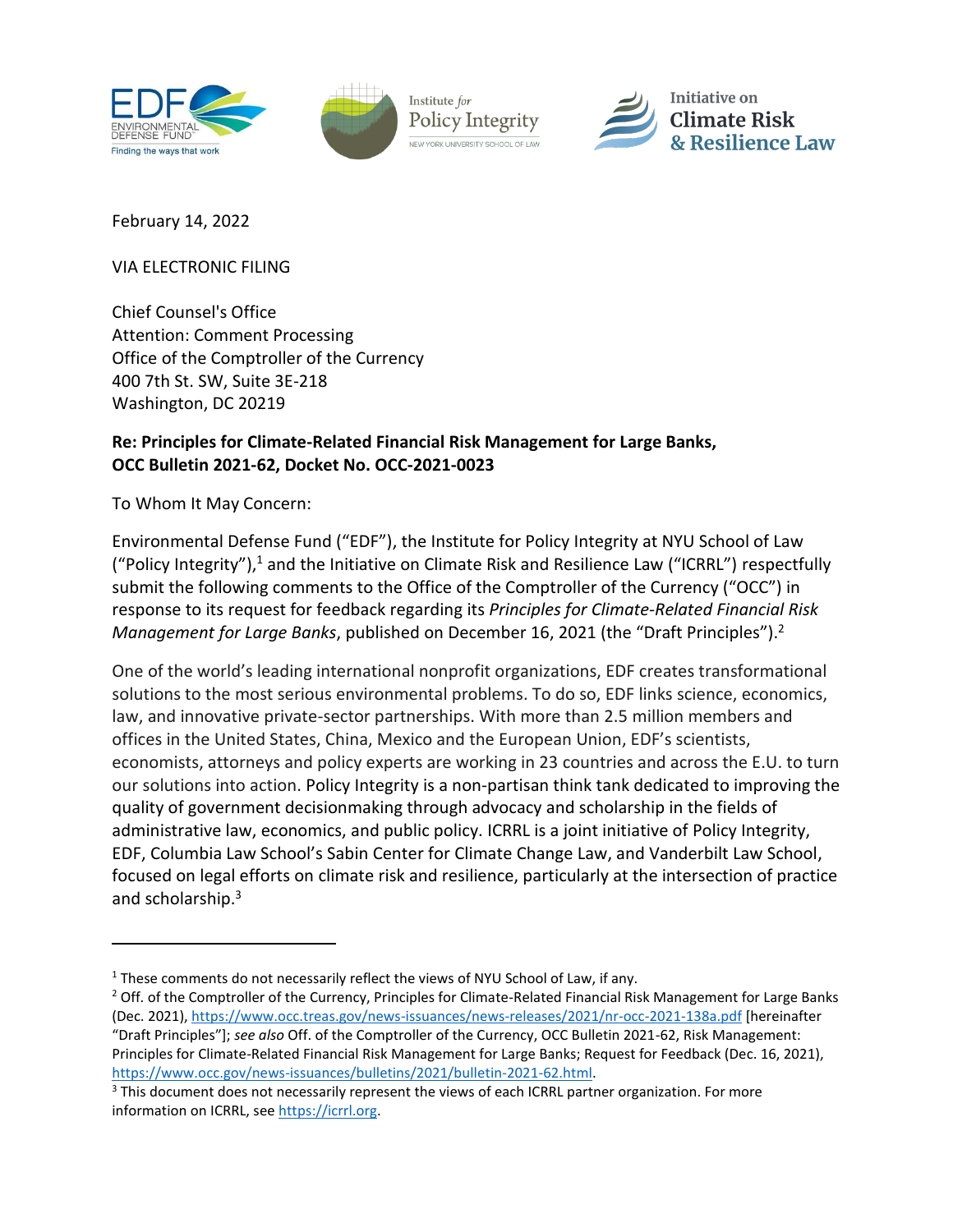EDF, Policy Integrity, and ICRRL support the Draft Principles as an important step in the OCC's efforts to guide banks to update their risk management practices as needed in light of climaterelated financial risks, thereby promoting safety and soundness. We recommend that the OCC continue building upon these Draft Principles with more detailed guidance, as it has indicated it plans to do, moving expeditiously and in coordination with other regulators working to address climate-related financial risk. We offer the following recommendations to help inform that process:<sup>4</sup>

I. [The OCC should consider offering more detailed guidance regarding the physical and](#page-1-0)  [transition risks that affect the management of various risk areas. \(Draft Principles, Page 4](#page-1-0)–5)

II. [The OCC should consider guiding banks on the use of relevant, accurate, and timely](#page-6-0)  [climate-related data for risk management and reporting. \(Draft Principles, Page 3\)](#page-6-0)

III. [The OCC should consider requiring banks to incorporate climate risk into regulatory](#page-7-0)  r[eports and can leverage other entities' work on climate](#page-7-0)-related disclosures. (Draft Principles, [Question #11\)](#page-7-0)

IV. [In designing and executing scenario analyses, OCC should consider defining orderly](#page-10-0) transition, disorderly transition, and hot-house [scenarios, setting at least a thirty-year analysis](#page-10-0)  [period, and accounting for the correlated nature of risks. \(Draft Principles, Question #13\)](#page-10-0)

V. [The OCC should consider how to mitigate potential harm to disadvantaged communities](#page-12-0)  [from banks' climate risk management strategies](#page-12-0). (Draft Principles, Page 1)

# <span id="page-1-0"></span>**I. The OCC should consider offering more detailed guidance regarding the physical and transition risks that affect the management of various risk areas. (Draft Principles, Page 4–5)**

Although the Draft Principles provide an outline of how banks should approach managing climate risk within their portfolios, they could be buttressed with additional insight into what types of risks may manifest themselves.<sup>5</sup> The OCC notes that it "will elaborate on these risk assessment principles in subsequent guidance."<sup>6</sup> We support the OCC's intent to issue additional guidance (including the specified elements), recommend that the OCC make this further guidance publicly available, and provide a non-exhaustive list of additional considerations it should include. In addition, we encourage the OCC to more clearly highlight climate-related market risk, discuss the interconnectedness of these risk areas, and include private governance initiatives as an area of non-financial risk.

<sup>&</sup>lt;sup>4</sup> In parentheses beside each heading, we note the question(s) from or pages of the Draft Principles to which the section is most relevant.

<sup>5</sup> Draft Principles, *supra* not[e 2,](#page-0-0) at 4–5.

<sup>&</sup>lt;sup>6</sup> Id. at 4. Specifically, the OCC intends to put forth subsequent guidance regarding these principles that will "distinguish roles and responsibilities of boards of directors (boards) and management, incorporate the feedback received on the principles, and consider lessons learned and best practices from the industry and other jurisdictions." *Id.* at 2.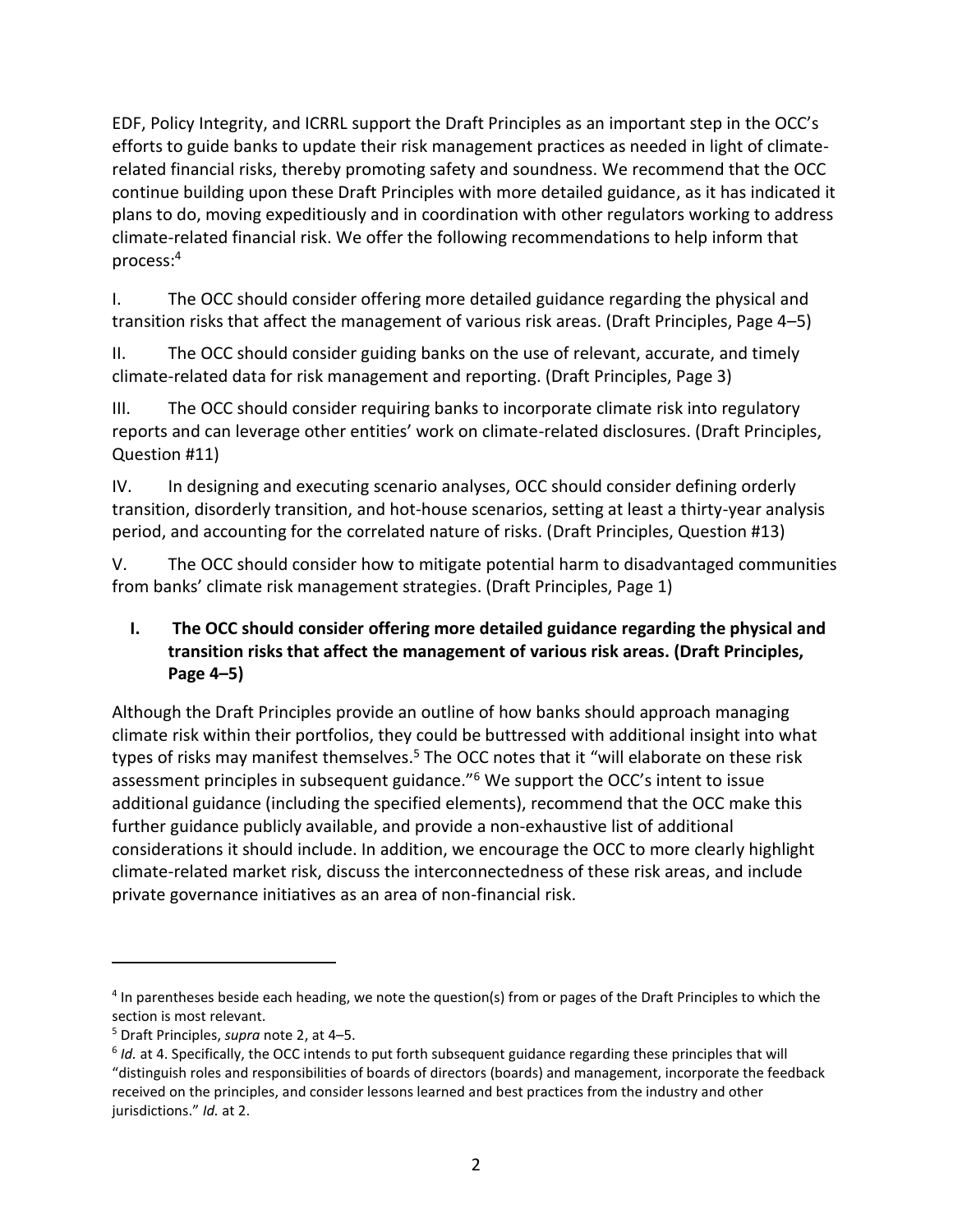<span id="page-2-2"></span>Climate-related financial risk is generally divided into two broad categories: physical risks and transition risks.<sup>7</sup> Physical risks include the damages wrought by wildfires, flooding, extreme heat, and other direct results of climate change.<sup>8</sup> Transition risks are the costs associated with societal shifts in response to climate change, such as those from technological and policy changes, changing consumer sentiment, and liability for climate damages.<sup>9</sup> Typical bank portfolios exhibit both physical and transition risks.

The OCC identifies the following risk management areas in its Draft Principles: credit risk, liquidity risk, other financial risk (including price and interest rate risks), operational risk, legal/compliance risk, and other non-financial risk (including reputational, liability, and litigation risks).<sup>10</sup> Additional guidance explicitly outlining the types of climate-related risks relevant to each risk management area would set clearer expectations for the scope of banks' risk assessments and make it more likely that banks acquire the tools necessary to assess the climate risks in their portfolios.<sup>11</sup> While climate risks are similar to other types of financial risks, it is also the case that "the nature of climate risks is less familiar to financial institutions."<sup>12</sup> Financial institutions are still building the expertise needed to identify potential climate risks and providing more tailored guidance will ensure that banks are on the right track.

# <span id="page-2-1"></span>*A. The OCC should consider clarifying how climate-related credit risk implicates both an obligor's ability to pay a loan, as well as risk to the underlying collateral.*

The OCC should consider providing examples of the types of credit risk that banks should review in risk assessments. In particular, the OCC could demonstrate ways climate change could either reduce an obligor's ability to pay or cause damage to the underlying collateral, increasing a bank's losses in the case of default. Currently, the Draft Principles focus most closely on the risks associated with credit concentration within a particular market or region.<sup>13</sup> While these risks are important and bear discussion, other portfolio risks could also be made clear.

<span id="page-2-0"></span>The OCC's Large Bank Supervision Handbook defines credit risk as, "the risk to current or projected financial condition and resilience arising from an obligor's failure to meet the terms of any contract with the bank or otherwise perform as agreed."<sup>14</sup> The magnitude of this risk is

<https://home.treasury.gov/system/files/261/FSOC-Climate-Report.pdf> [hereinafter "FSOC Climate Report"]. <sup>13</sup> Draft Principles, *supra* note [2,](#page-0-0) at 4.

<sup>7</sup> *See, e.g.*, Madison Condon et al., *Mandating Disclosure of Climate-Related Financial Risk*, 23 N.Y.U. J. LEGIS. & PUB. POL'Y (forthcoming 2022) (manuscript at 3),<https://perma.cc/G3Z3-8GKY>**.**

<sup>8</sup> *Id.* at 3–6.

<sup>9</sup> *Id.* at 6–9.

<sup>10</sup> Draft Principles, *supra* note [2,](#page-0-0) at 4–5.

 $11$  For a careful analysis of how climate-related financial risks intersect with each risk management category, please also refer to Amer. Fin. Reform Educ. Fund et al., Recommendations for Supervisory Guidance from Bank Regulators (Sept. 2021), [https://www.nrdc.org/sites/default/files/supervision-guidance-climate-risk-202109.pdf.](https://www.nrdc.org/sites/default/files/supervision-guidance-climate-risk-202109.pdf) <sup>12</sup> FIN. STABILITY OVERSIGHT COUNCIL, REPORT ON CLIMATE-RELATED FINANCIAL RISK 24 (2021),

<sup>&</sup>lt;sup>14</sup> OFF. OF THE COMPTROLLER OF THE CURRENCY, LARGE BANK SUPERVISION, COMPTROLLER'S HANDBOOK 67 (2018), [https://www.occ.gov/publications-and-resources/publications/comptrollers-handbook/files/large-bank](https://www.occ.gov/publications-and-resources/publications/comptrollers-handbook/files/large-bank-supervision/pub-ch-large-bank-supervision.pdf)[supervision/pub-ch-large-bank-supervision.pdf](https://www.occ.gov/publications-and-resources/publications/comptrollers-handbook/files/large-bank-supervision/pub-ch-large-bank-supervision.pdf) [hereinafter "Large Bank Supervision Handbook"].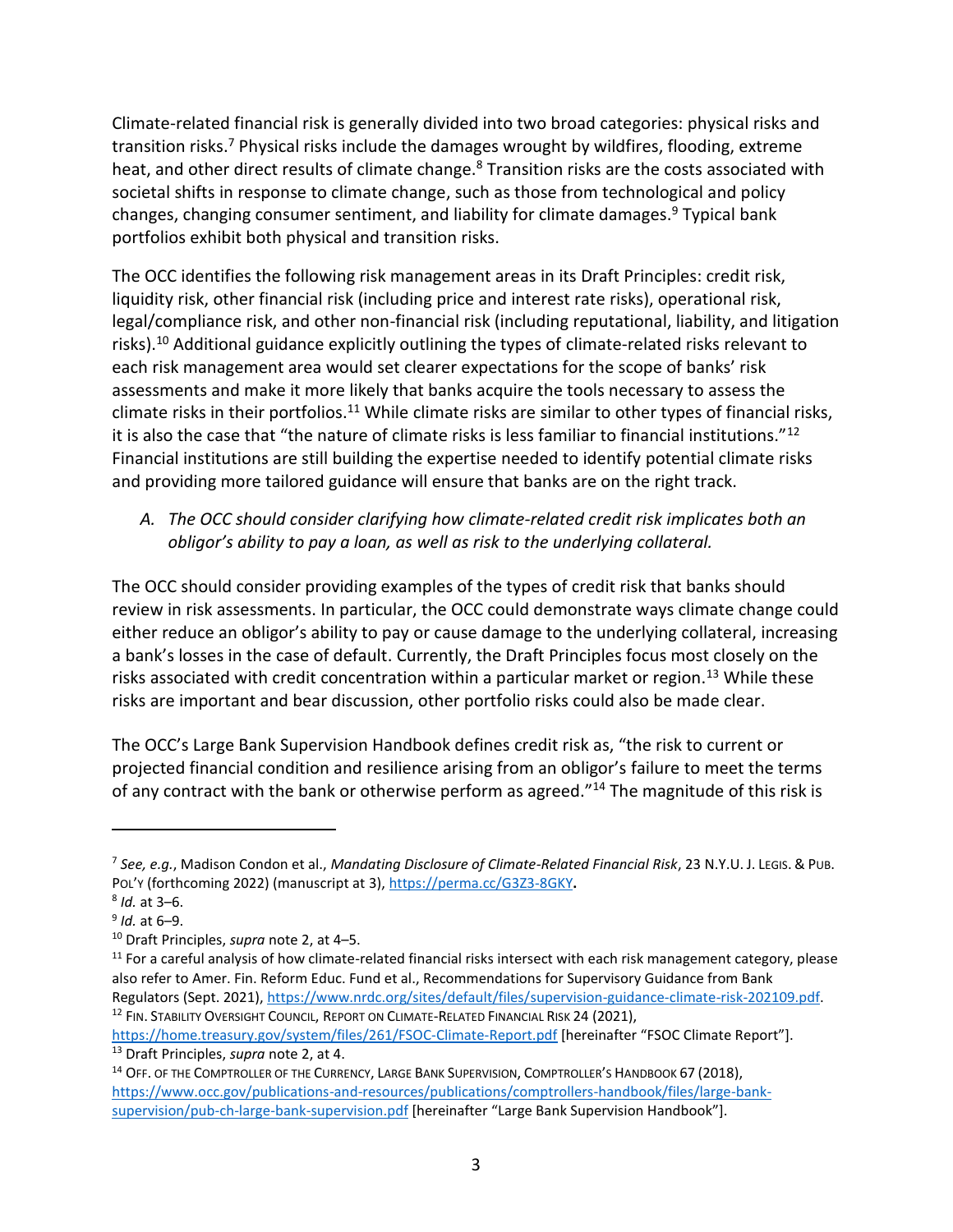defined both by the likelihood that the obligor will pay their debt and the value the bank can recover if the obligor fails to do so. In other words, credit risk responds both to the creditworthiness of the obligor and to changes in the value of the underlying collateral. Climate risk is present in both considerations.

There are myriad reasons why climate-related risks could decrease the probability of debt repayment. For example, as the world transitions to a low- or zero-carbon economy, a fossilfuel company may abandon certain projects—a transition risk. Similarly, new environmental regulations—such as the regulation of methane emissions—could make fossil fuels less profitable. Physical risks could mean that a company dependent on physical outdoor labor could have diminished productivity with increasing incidences of extreme heat. An agricultural company might face reduced crop yields. Banks should weigh these risks when assessing the creditworthiness of a debtor.

Additionally, a failure to contemplate physical and transition risks may mean that the collateral underlying a loan is overvalued. Consider, for example, a home in California in a wildfire-prone area. If the home burns down—a physical risk—the value of the collateral is severely reduced. Even absent a fire, the looming specter of this risk could cause a home to lose value if, for example, insurers are no longer willing to cover the risk of wildfires or if consumers have concerns about living in wildfire-prone areas.<sup>15</sup>

In assessing a bank's safety and soundness, the OCC already considers a bank's underwriting practices with regards to the sufficiency of collateral and creditworthiness of obligors.<sup>16</sup> The climate's impact on credit risk is an aspect of these traditional concerns. By providing illustrative examples of credit risks, the OCC can ensure these risks receive sufficient due diligence.

*B. The OCC should consider providing more detail on the types of climate-related liquidity risks a bank may face.*

While the OCC properly includes liquidity risk as a category to be considered in risk assessments, additional detail would be useful. The OCC should consider clearly laying out examples of climate-related liquidity risks and also describe how liquidity risks may

<sup>15</sup> *See* Jay Feinman, *What Is a Protection Gap? Homeowners Insurance as a Case Study*, 27 CONN. INS. L.J. 82, 95–96 (2020) (describing how insurers are moving away from wildfire coverage, creating challenges for homeowners in wildfire-prone areas); Martha C. White, *Extreme Weather and Rising Insurance Rates Squeeze Retirees*, N.Y. TIMES (Feb. 4, 2022)[, https://www.nytimes.com/2022/02/04/business/retirement-climate-change-homeowners](https://www.nytimes.com/2022/02/04/business/retirement-climate-change-homeowners-insurance.html)[insurance.html.](https://www.nytimes.com/2022/02/04/business/retirement-climate-change-homeowners-insurance.html)

<sup>16</sup> *See* Large Bank Supervision Handbook, *supra* note [14,](#page-2-0) at 32; *see also* OFF. OF THE COMPTROLLER OF THE CURRENCY, BANK SUPERVISION PROCESS, COMPTROLLER'S HANDBOOK 67 (2018)[, https://www.occ.gov/publications-and](https://www.occ.gov/publications-and-resources/publications/comptrollers-handbook/files/bank-supervision-process/pub-ch-bank-supervision-process.pdf)[resources/publications/comptrollers-handbook/files/bank-supervision-process/pub-ch-bank-supervision](https://www.occ.gov/publications-and-resources/publications/comptrollers-handbook/files/bank-supervision-process/pub-ch-bank-supervision-process.pdf)[process.pdf.](https://www.occ.gov/publications-and-resources/publications/comptrollers-handbook/files/bank-supervision-process/pub-ch-bank-supervision-process.pdf)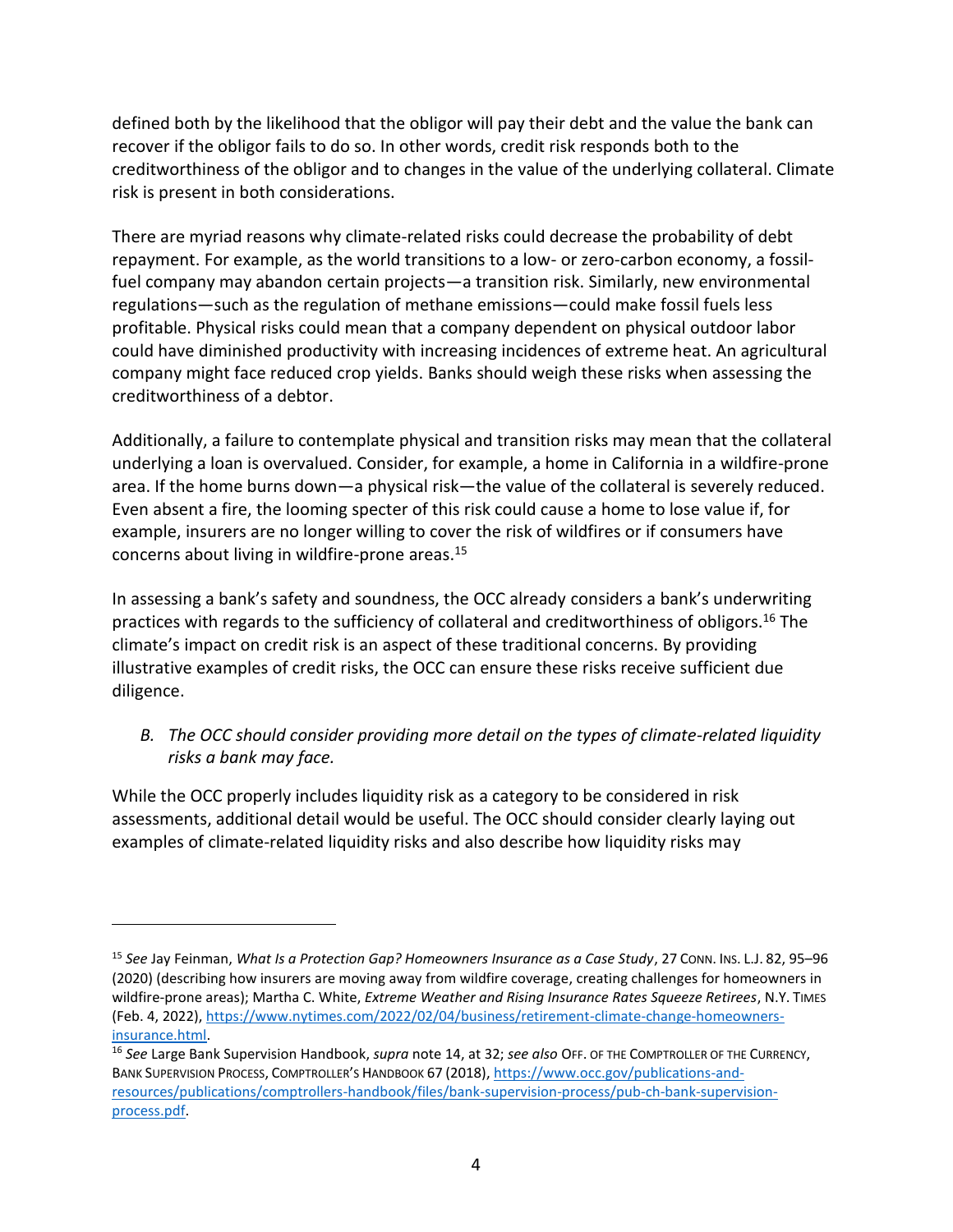exacerbate—or be exacerbated by—operational and market risk.<sup>17</sup> Liquidity risks may materialize when there is reduced buyer interest in particular assets. For example, societal movement away from fossil fuels could result in stranded assets, posing liquidity issues for banks invested in these assets.<sup>18</sup>

#### *C. The OCC should consider providing additional detail on market risk and suggesting acceptable measurement methods for such risk.*

The Draft Principles section on "Other Financial Risk" discusses interest and price risk components of market risk.<sup>19</sup> The OCC notes that there are challenges with existing methodologies to estimate these risks and therefore advises banks to "use the best measurement methodologies reasonably available to them."<sup>20</sup> The OCC should consider treating market risk more explicitly within the Draft Principles and suggesting an array of acceptable measurement methodologies.

Market risk—the risk that an institution's investments lose value—is a significant avenue for climate-related financial risk. Physical risks, for example, can threaten commodities, such as agricultural products, which could affect future values. $^{21}$  Transition risks can also affect investment value. For example, policy or technology changes that align the U.S. energy system with a carbon-zero future could lead to declines in the oil market;<sup>22</sup> given the global nature of the oil market, policy or technology changes in other parts of the world could lower demand for oil as well.<sup>23</sup> These risks could be explicitly noted.

The Securities and Exchange Commission's ("SEC") anticipated regulations on climate-related disclosures should assist banks in considering climate impacts as they make certain types of investments.<sup>24</sup> In turn, this should make it easier to conduct thorough risk assessments regarding market risk. However, many tradeable assets may not be subject to the SEC's

<sup>&</sup>lt;sup>17</sup> Nahiomy Alvarez et al., *A New Framework for Assessing Climate Change Risk in Financial Markets*, 448 CHICAGO FED. LETTER (Nov. 2020)[, https://www.chicagofed.org/publications/chicago-fed-letter/2020/448](https://www.chicagofed.org/publications/chicago-fed-letter/2020/448) (noting that

<sup>&</sup>quot;typically, climate change risk is unlikely to make an asset less liquid without making the asset lose value, making a borrower insolvent, or disrupting financial infrastructure").

<sup>18</sup> *See* Drew Riedl, *Why Market Actors Fuel the Carbon Bubble: The Agency, Governance, and Incentive Problems that Distort Corporate Climate Risk Management*, J. SUSTAINABLE FIN. & INV. (June 1, 2020),

<https://www.tandfonline.com/doi/full/10.1080/20430795.2020.1769986> ("A significant portion of fossil fuel assets will eventually become 'stranded' – prematurely obsolete over their expected lives.").

<sup>19</sup> Draft Principles, *supra* note [2,](#page-0-0) at 5; Large Bank Supervision Handbook, *supra* note [14,](#page-2-0) at 59, 71, 76.

<sup>20</sup> Draft Principles, *supra* note [2,](#page-0-0) at 5.

<sup>21</sup> *See* FSOC Climate Report, *supra* not[e 12,](#page-2-1) at 108–112.

<sup>22</sup> FSOC Climate Report, *supra* note [12,](#page-2-1) at 110–112.

<sup>&</sup>lt;sup>23</sup> See BIS, BASEL COMM. ON BANKING SUPERVISION, CLIMATE-RELATED RISK DRIVERS AND THEIR TRANSMISSION CHANNELS 24 (Apr. 2021),<https://www.bis.org/bcbs/publ/d517.pdf> (noting that "countries, regions and sectors are exposed to different levels of transition risk depending on the likelihood of policy action, technological innovation or broad shifts in sentiment within a particular jurisdiction").

<sup>24</sup> FSOC Climate Report, *supra* note [12,](#page-2-1) at 70.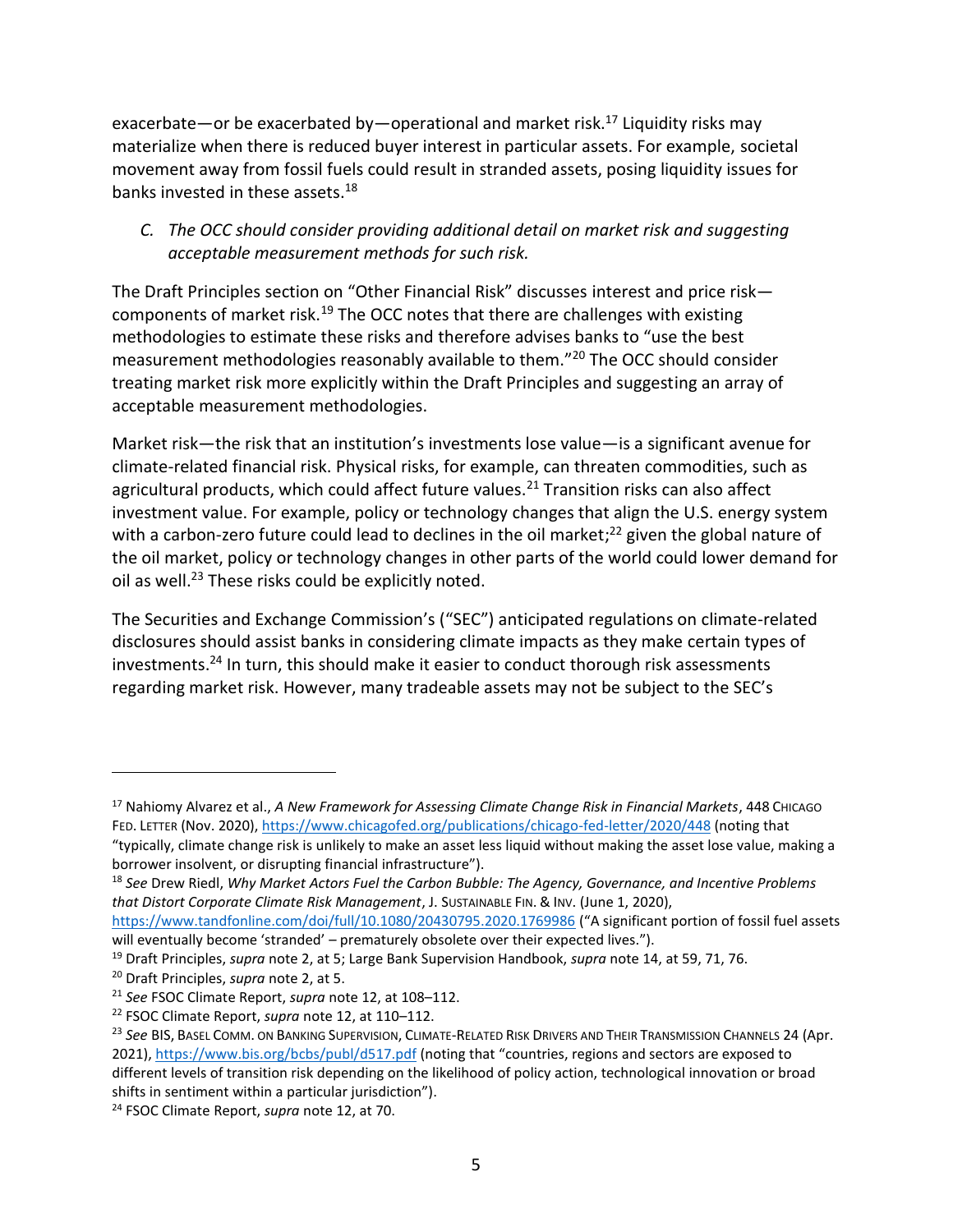regulation. Municipal bonds, for example, are not subject to SEC reporting requirements.<sup>25</sup> The Financial Stability Oversight Council ("FSOC") has requested that the Municipal Securities Regulation Board ("MSRB") examine how best to estimate climate-related risk; the OCC should remain abreast of this work.<sup>26</sup>

These market considerations are within the ambit of risks that banks should already be considering. Bank supervisors already assess a bank's "price sensitivity to various market factors (e.g. . . . commodity prices) [and] . . . sensitivity of assets, derivatives, and mortgage servicing rights to valuation inputs (interest rates, prepayments, and volatilities)."<sup>27</sup> The Draft Principles nevertheless serve as a critical reminder that the climate crisis will likely affect these prices in a tangible way and that these climate risks must be contemplated. Adding more detail could help ensure these risks are properly considered.

## *D. The OCC should consider describing third-party operational risk in more detail.*

The Draft Principles provide some detail on how climate change could exacerbate operational risks. Additional concrete examples, demonstrating the range of risks, could be helpful, particularly regarding third-party risk. Even if a bank's operation centers do not themselves face climate risk, if they depend on at-risk infrastructure—such as sanitation and power grids—the risk inherent in that infrastructure propagates to the business operations. While Hurricane Sandy caused evacuation orders that directly shuttered many Wall Street banks, in February 2021, it was failures in the Texas electricity grid that forced banks to close branches.<sup>28</sup> In our interdependent world, it is not sufficient to consider only the risk associated with a particular parcel of land; banks must also consider how third-party risk enters the system. While the Draft Principles mention "third-party operations" as a source of risk, $^{29}$  making these connections more explicit will encourage banks to create more robust plans.

## *E. The OCC should consider more explicitly describing how legal and compliance risk interplay with other forms of risk.*

While the Draft Principles currently discuss legal and compliance risk, the OCC should consider expanding the discussion to describe the interconnectedness between legal risk and other

<sup>27</sup> Large Bank Supervision Handbook, *supra* not[e 14,](#page-2-0) at 42.

<sup>25</sup> FSOC Climate Report, *supra* note [12,](#page-2-1) at 87; *see also* Parker Bolstad et al., *Flying Blind: What Do Investors Really Know About Climate Change Risks in the U.S. Equity and Municipal Debt Markets?* 4–5 (Hutchins Ctr. On Fiscal & Monetary Pol'y at Brookings, Working Paper No. 67, 2020), <https://perma.cc/8VZH-FWFQ>**.**

<sup>26</sup> *See* FSOC Climate Report, *supra* not[e 12,](#page-2-1) at 8. Relatedly, MSRB is working to uncover greenwashing practices in the municipal bond market. *See Request for Information on Environmental, Social and Governance (ESG) Practices in the Municipal Securities Market*, MUNI. SEC. REG. BOARD (Dec. 8, 2021), [https://www.msrb.org/-](https://www.msrb.org/-/media/Files/Regulatory-Notices/RFCs/2021-17.ashx??n=1) [/media/Files/Regulatory-Notices/RFCs/2021-17.ashx??n=1.](https://www.msrb.org/-/media/Files/Regulatory-Notices/RFCs/2021-17.ashx??n=1)

<sup>28</sup> *See* Laura Alix, *Blackouts, Deep Freeze Force Texas Banks to Shutter Branches*, AMER. BANKER (Feb. 17, 2021), [https://www.americanbanker.com/news/blackouts-deep-freeze-force-texas-banks-to-shutter-branches;](https://www.americanbanker.com/news/blackouts-deep-freeze-force-texas-banks-to-shutter-branches) John McCrank & Caroline Humer, *Stock Markets Closed as Storm Hobbles New York*, REUTERS (Oct. 28, 2012), [https://www.reuters.com/article/us-storm-sandy-markets/stock-markets-closed-as-storm-hobbles-new-york](https://www.reuters.com/article/us-storm-sandy-markets/stock-markets-closed-as-storm-hobbles-new-york-idUSBRE89R0AV20121029)[idUSBRE89R0AV20121029.](https://www.reuters.com/article/us-storm-sandy-markets/stock-markets-closed-as-storm-hobbles-new-york-idUSBRE89R0AV20121029)

<sup>29</sup> Draft Principles, *supra* note [2,](#page-0-0) at 5.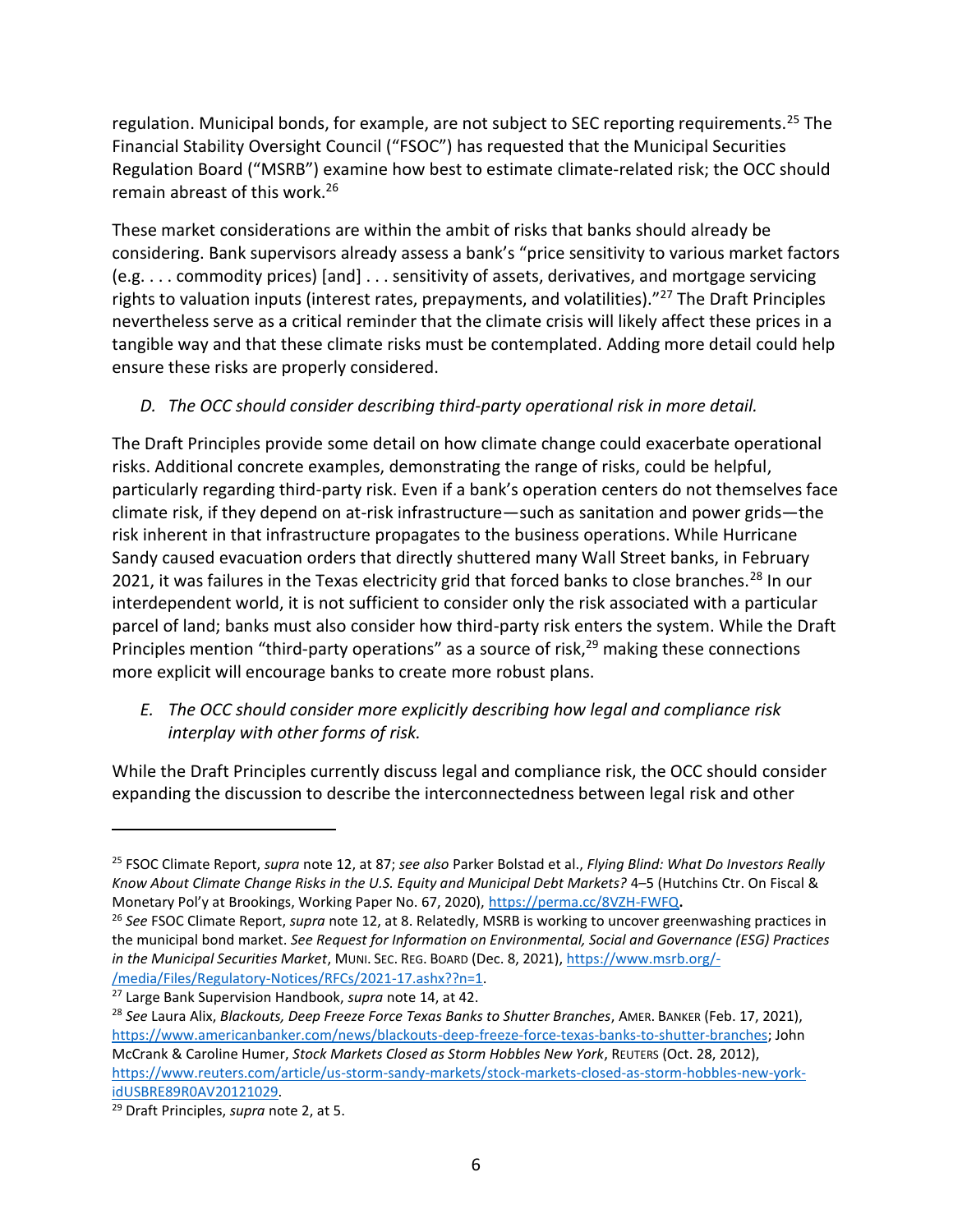types of risk. For example, the OCC flags "changes to legal requirements for . . . flood or disaster-related insurance" as an area of potential legal or compliance risk.<sup>30</sup> While changes to these legal requirements would pose a compliance risk for a bank, it is also the case that changes in insurance requirements could pose a *credit* risk, particularly given that property and casualty insurance terms are often only a few years long—shorter than many loan terms.<sup>31</sup>

## *F. The OCC should consider including private governance initiatives as a sub-category when discussing other non-financial risk.*

The OCC notes that banks should consider other non-financial risks, such as reputational damage, liability, and litigation. In addition to these risks, OCC should also consider explicitly mentioning the potential for private governance initiatives,<sup>32</sup> including investor pressure. Member banks of the Net-Zero Banking Alliance have committed to align their assets and liabilities with a pathway to a net-zero carbon emission earth by 2050.<sup>33</sup> It is possible that banks that have not made such commitments will face investor pressure to do so and, on the other hand, that banks that have committed will be held to those commitments by shareholders. In either case, banks should be aware of their position within the net-zero commitment landscape.

## <span id="page-6-0"></span>**II. The OCC should consider guiding banks on the use of relevant, accurate, and timely climate-related data for risk management and reporting. (Draft Principles, Page 3)**

As the OCC recognizes in its Draft Principles, "[s]ound climate risk management depends on the availability of relevant, accurate, and timely data."<sup>34</sup> The OCC should consider guiding banks on best practices regarding sources and analytical methods for climate risk data.

Banks should use data both from counterparties and from public sources to develop a comprehensive picture of their climate-related risk exposure. With transactional counterparties, banks should solicit information regarding risks to the particular assets or activities involved in the transaction, as well as risks to the counterparty's creditworthiness generally.<sup>35</sup> The OCC could also guide banks on reliable sources and proper uses of various

 $30$  *Id.* 

<sup>31</sup> *See* Antonio Grimaldi et al., *Climate Change and P&C Insurance: The Threat and the Opportunity*, MCKINSEY & CO. (Nov. 19, 2020), [https://perma.cc/D6Z4-CHK4.](https://perma.cc/D6Z4-CHK4)

<sup>32</sup> *See* Michael P. Vandenbergh, *Disclosure of Private Environmental Governance Risks*, WM. & MARY L. REV. (forthcoming), [https://papers.ssrn.com/sol3/papers.cfm?abstract\\_id=3764130](https://papers.ssrn.com/sol3/papers.cfm?abstract_id=3764130) (analyzing transition risks stemming from the pressures that private environmental governance initiatives can create for companies).

<sup>33</sup> *Net-Zero Banking Alliance*, U.N. ENV'T PROGRAMME,<https://www.unepfi.org/net-zero-banking/commitment/> (last visited Feb. 2, 2022); *Members*, U.N. ENV'T PROGRAMME[, https://www.unepfi.org/net-zero-banking/members/](https://www.unepfi.org/net-zero-banking/members/) (last visited Feb. 2, 2022).

<sup>34</sup> Draft Principles, *supra* note [2,](#page-0-0) at 3.

<sup>35</sup> *Cf.* Env't Def. Fund & Initiative on Climate Risk and Resilience Law, Comments on Federal Acquisition Regulation: Minimizing the Risk of Climate Change in Federal Acquisitions (Jan. 13, 2022),

[https://www.icrrl.org/files/2022/01/EDF\\_ICRRL\\_Comment-Letter-re-Minimizing-the-Risk-of-Climate-Change-in-](https://www.icrrl.org/files/2022/01/EDF_ICRRL_Comment-Letter-re-Minimizing-the-Risk-of-Climate-Change-in-Federal-Acquisitions-FAR-Case-2021-016.pdf)[Federal-Acquisitions-FAR-Case-2021-016.pdf](https://www.icrrl.org/files/2022/01/EDF_ICRRL_Comment-Letter-re-Minimizing-the-Risk-of-Climate-Change-in-Federal-Acquisitions-FAR-Case-2021-016.pdf) (providing recommendations on minimizing climate-related financial risks in the federal procurement process).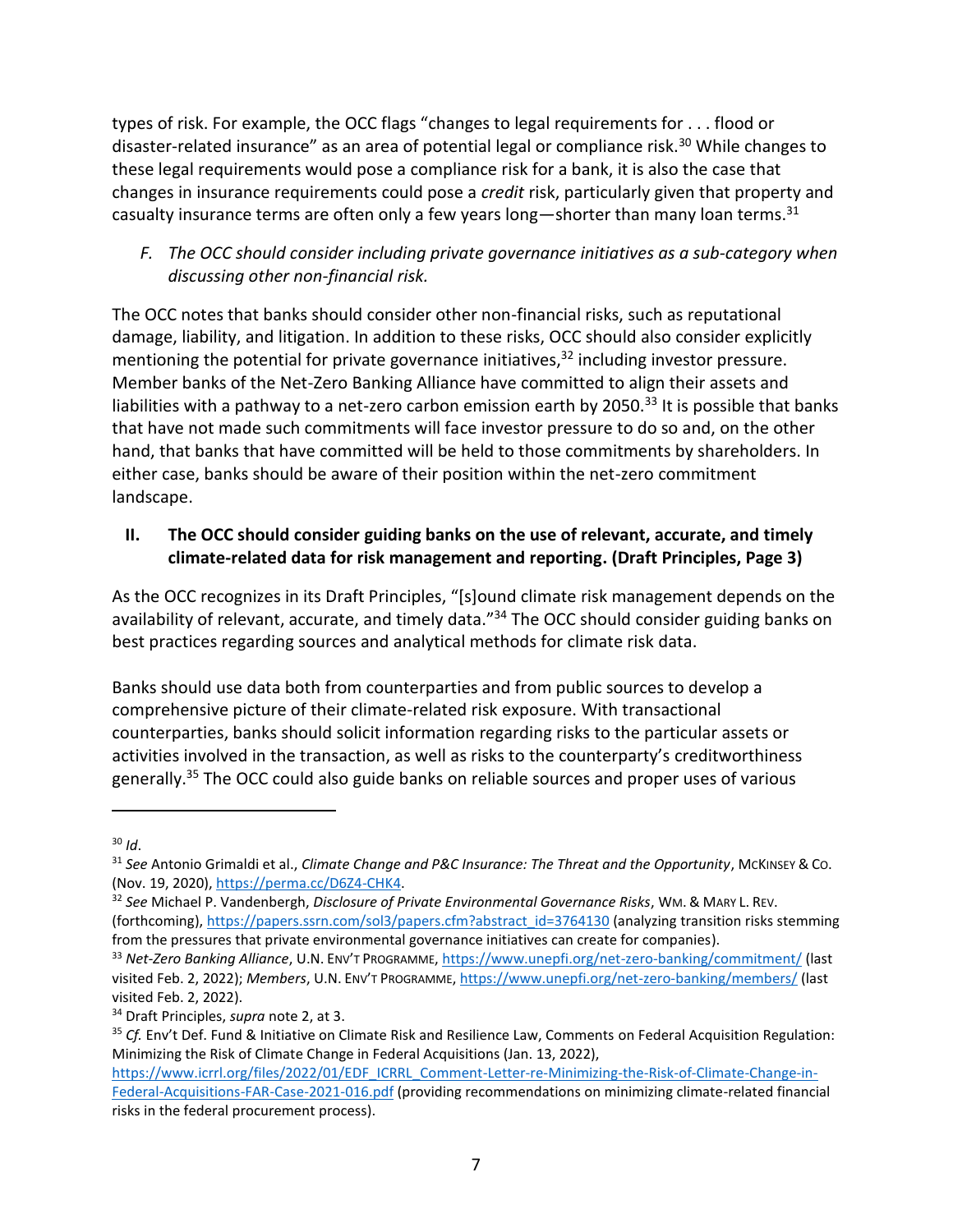types of publicly available data, such as climate-related disclosures, climate projections, and climate-related financial risks. Data should be incorporated as relevant into identification, measurement, management, and disclosure of climate risks.

To efficiently develop rigorous and consistent climate data practices, the OCC should consider ways to coordinate with other regulators working to address climate risks, as well as other experts and stakeholders. The OCC's membership in FSOC, which has commenced work on climate risk issues including data, $36$  as well as in the Federal Financial Institutions Examination Council ("FFIEC"), provide important opportunities for coordination among U.S. financial regulators generally and banking regulators specifically. Given the global nature of both the financial system and climate risks, continued participation by the OCC in the Network for Greening the Financial System ("NGFS")<sup>37</sup> and the Basel Committee on Banking Supervision  $($ "BCBS")<sup>38</sup> will also be important. Finally, the OCC can benefit from communication with other agencies with expertise in climate-related data, like the Environmental Protection Agency, the National Oceanic and Atmospheric Administration, and the National Aeronautics and Space Administration, including through structures like interagency working groups.

## <span id="page-7-0"></span>**III. The OCC should consider requiring banks to incorporate climate risk into regulatory reports and can leverage other entities' work on climate-related disclosures. (Draft Principles, Question #11)**

The OCC should consider requiring banks to incorporate climate risk into the disclosures made in their quarterly Consolidated Reports of Condition and Income ("call reports") and any other regulatory reports where such information is relevant. Requiring public disclosures by regulated entities of climate-related financial risks can spur better risk identification and management practices by those entities, as well as provide benefits for regulators, investors, the market, and the general public. In designing these requirements, the OCC can leverage existing and forthcoming work by other regulators, entities, and experts on disclosure of climate-related financial risk.

Call reports are a core source of data for safety and soundness supervision, and the OCC should consider how these reports can be updated to reflect climate-related financial risks to banks. As the OCC states in the Regulatory Reporting section of its Comptroller's Handbook, "[t]he call report data provide detailed financial information on the bank's assets, liabilities, capital,

<sup>36</sup> FSOC Climate Report, *supra* note [12,](#page-2-1) at 47–66.

<sup>37</sup> *See NGFS Publications*, NETWORK FOR GREENING THE FIN. SYS., [https://www.ngfs.net/en/liste-chronologique/ngfs](https://www.ngfs.net/en/liste-chronologique/ngfs-publications)[publications](https://www.ngfs.net/en/liste-chronologique/ngfs-publications) (last visited Jan. 26, 2022).

<sup>38</sup> *See Principles for the Effective Management and Supervision of Climate-Related Financial Risks,* BIS, BASEL COMM. ON BANKING SUPERVISION, <https://www.bis.org/bcbs/publ/d530.htm> (last visited Jan. 26, 2022); *see also* Statement of Acting Comptroller of the Currency Michael J. Hsu Before the H. Comm. on Fin. Servs. (May 19, 2021), <https://financialservices.house.gov/uploadedfiles/hhrg-117-ba00-wstate-hsum-20210519.pdf> ("The OCC already participates in the Basel Committee on Banking Supervision's Task Force on Climate-Related Financial Risks. The group has taken stock of member initiatives on climate-related financial risks, cataloguing them for member organizations to benefit from one another's experience.").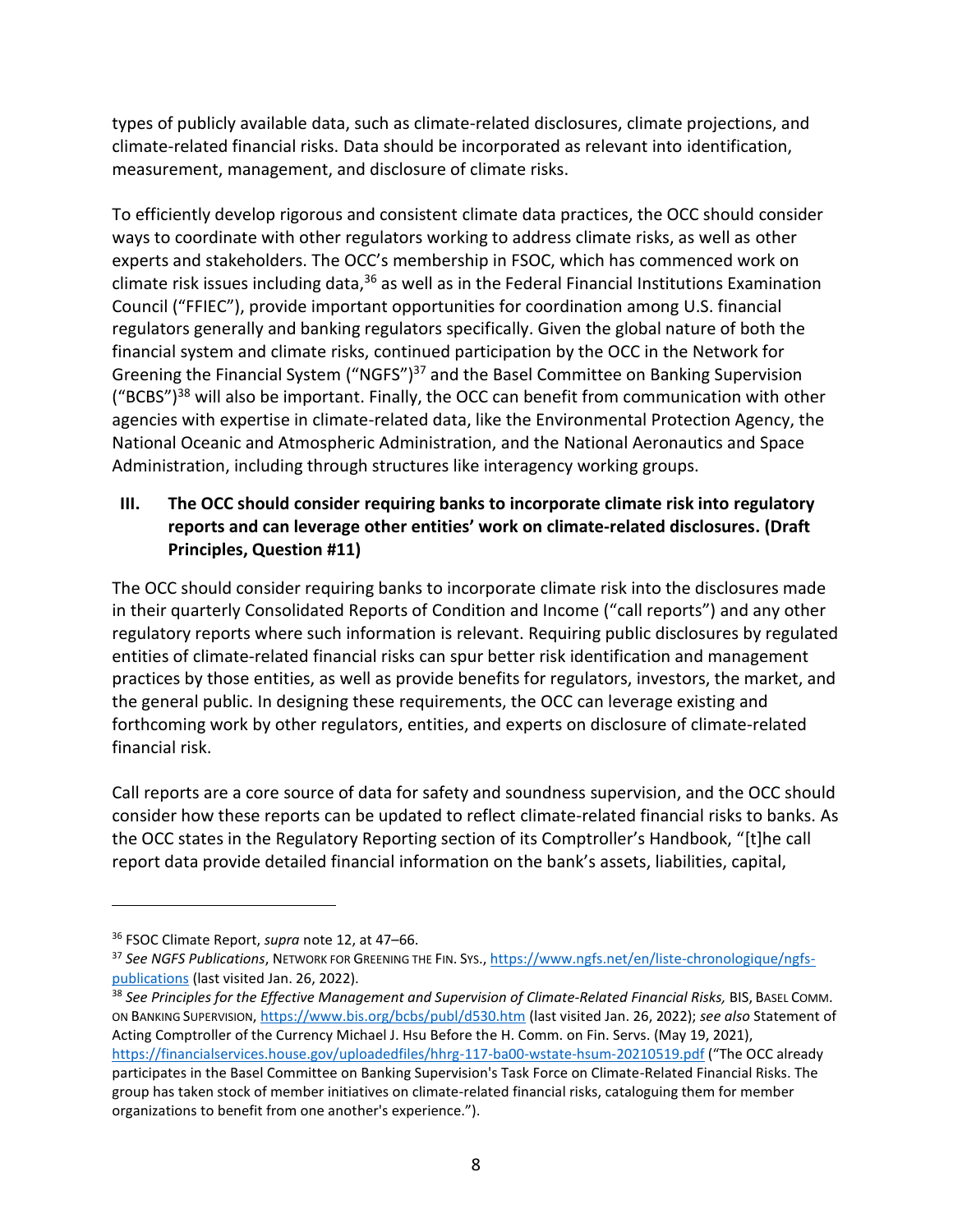<span id="page-8-0"></span>income, and expenses, as of the report date and for the period covered."<sup>39</sup> The FFIEC provides instructions on preparation of call reports.<sup>40</sup> Updating these instructions with details on where and how to incorporate climate risk into a call report will benefit both the reporting entities and the users of reported information.<sup>41</sup> Standardizing disclosures helps to ensure that they are comparable, specific, and decision-useful.<sup>42</sup>

Disclosing climate risk information publicly, such as through call reports,<sup>43</sup> benefits multiple stakeholders.<sup>44</sup> As explained by FSOC, "[r]egulatory reports assist the federal banking agencies in fulfilling their supervisory mandates, and assist the public, state banking authorities, researchers, and bank rating agencies in understanding the condition of the banking sector."<sup>45</sup> Mandating disclosures would benefit banks by compelling them "to engage in careful and systematic analyses of their exposures to climate risk, preventing them from ignoring worstcase scenarios or unfavorable information," while also addressing the collective action problems and mismatched incentives that dissuade voluntary disclosures.<sup>46</sup> Access to improved climate risk information benefits investors, who can better align their investment decisions with their objectives, which in turn helps the market avoid the destabilizing effects of a burst "climate bubble."<sup>47</sup> Given the role climate-related disclosures can play in preventing economic crises and internalizing externalities, the greater public also benefits.<sup>48</sup>

<span id="page-8-1"></span>Many other entities, including other regulators, NGOs, and IGOs, have undertaken efforts on developing climate-related disclosures that the OCC can leverage to the extent that they are relevant in this context. The OCC should continue to engage as a member of and draw from the

<sup>&</sup>lt;sup>39</sup> Off. Of the Comptroller of the Currency, Regulatory Reporting, Comptroller's Handbook 3 (Sept. 2021) [https://www.occ.gov/publications-and-resources/publications/comptrollers-handbook/files/review-regulatory](https://www.occ.gov/publications-and-resources/publications/comptrollers-handbook/files/review-regulatory-reports/pub-ch-regulatory-reporting.pdf)[reports/pub-ch-regulatory-reporting.pdf](https://www.occ.gov/publications-and-resources/publications/comptrollers-handbook/files/review-regulatory-reports/pub-ch-regulatory-reporting.pdf) [hereinafter "Regulatory Reporting Handbook"].

<sup>40</sup> FFIEC, INSTRUCTIONS FOR PREPARATION OF CONSOLIDATED REPORTS OF CONDITION AND INCOME (Dec. 2020), [https://www.ffiec.gov/pdf/FFIEC\\_forms/FFIEC031\\_FFIEC041\\_201812\\_i.pdf.](https://www.ffiec.gov/pdf/FFIEC_forms/FFIEC031_FFIEC041_201812_i.pdf)

<sup>41</sup> *See* Regulatory Reporting Handbook, *supra* not[e 39](#page-8-0), at 2 ("The FFIEC publishes detailed instructions to help filers and users understand the items being reported. . . . The FFIEC periodically updates the instructions to reflect changes and for clarity.").

<sup>42</sup> *See* Condon et al., *supra* note [7,](#page-2-2) at 11.

<sup>43</sup> Regulatory Reporting Handbook, *supra* note [39](#page-8-0), at 1 (Sept. 2021) ("Data accuracy in these reports is vital to effective bank supervision, and because the call report is publicly available, investors, depositors, and creditors may use the report to assess the bank's financial condition.").

<sup>44</sup> *See* Condon et al., *supra* note [7,](#page-2-2) at 26–31 ("Improved Disclosure Regulations Will Benefit Corporations, Investors, Markets, and Society").

<sup>45</sup> FSOC Climate Report, *supra* note [12,](#page-2-1) at 73.

<sup>46</sup> *See* Condon et al., *supra* note [7,](#page-2-2) at 27–28.

<sup>47</sup> *See* Condon et al., *supra* note [7,](#page-2-2) at 28–30; *see also* Jack Lienke & Alexander Song, Assessing the Costs and Benefits of Mandatory Climate Risk Disclosure 12–13 (2022),

[https://policyintegrity.org/files/publications/Climate\\_Risk\\_v3\\_%281%29.pdf;](https://policyintegrity.org/files/publications/Climate_Risk_v3_%281%29.pdf) *see generally* Madison Condon, *Market Myopia's Climate Bubble*, 2022 UTAH L. REV. 63 (2022).

<sup>48</sup> *See* Condon et al., *supra* note [7,](#page-2-2) at 31.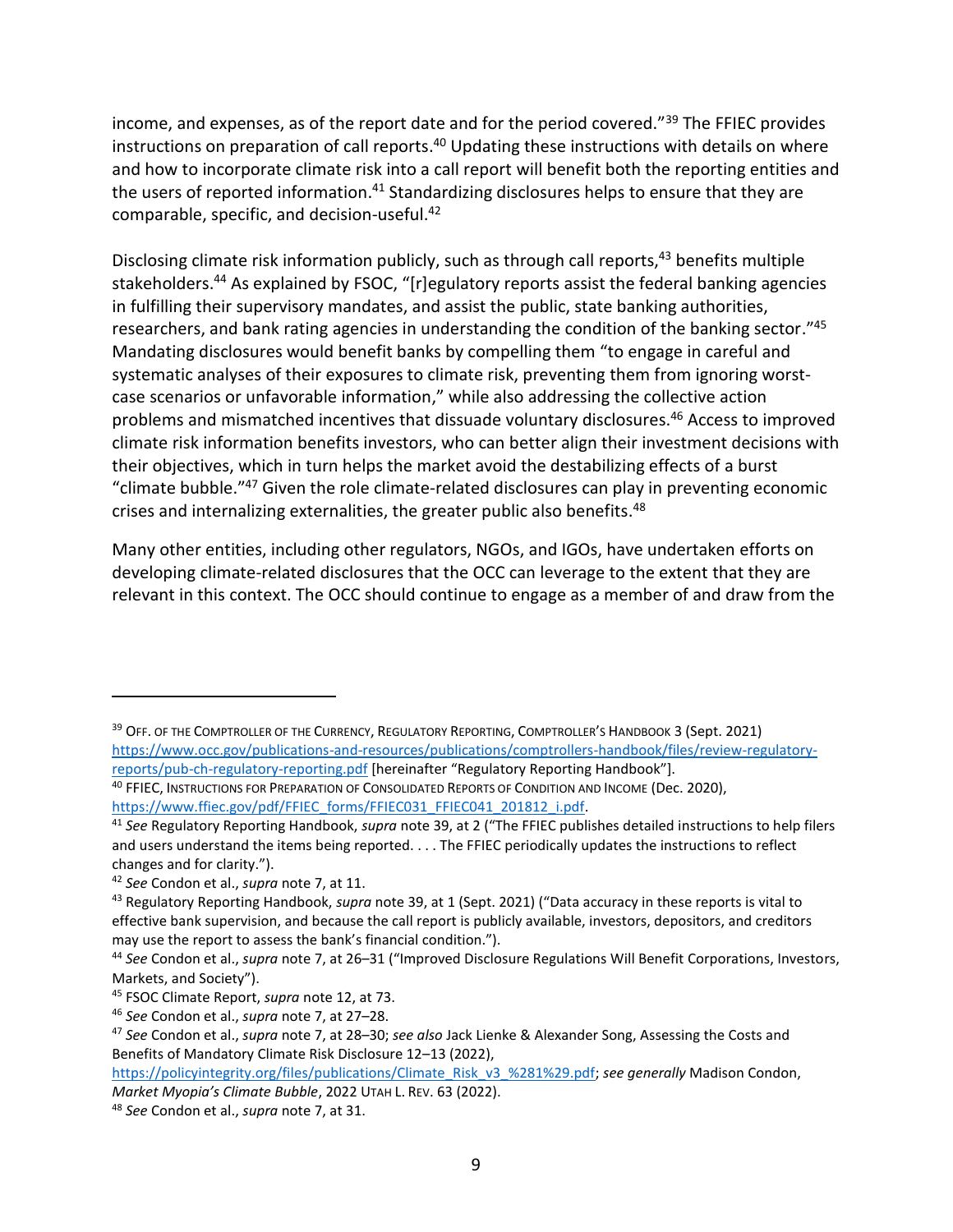climate risk disclosure resources developed by FSOC, NGFS,<sup>49</sup> and BCBS.<sup>50</sup> The BCBS climate risk principles include guidelines specifically for examiners as well as for banks, an approach that OCC should consider for its subsequent guidance.<sup>51</sup> Among U.S. federal regulators, the SEC has made the most progress to date, with a proposed rule mandating climate-related disclosures expected in early 2022. In addition to looking to the SEC's ultimate approach, the OCC can analyze the voluminous materials on climate disclosures that various experts submitted in response to the SEC's March 2021 request for public input.<sup>52</sup> Many of those submissions highlighted the work of voluntary disclosure regimes like the Task Force on Climate-Related Financial Disclosures<sup>53</sup> and the industry-specific Sustainability Accounting Standards Board standards (including for financial institutions), <sup>54</sup> which could likewise be a useful resource for the OCC. Banking regulators in other jurisdictions both internationally, like the European Central Bank ("ECB"),<sup>55</sup> and sub-nationally in the United States, like the New York Department of Financial Services,<sup>56</sup> have also taken substantial steps on disclosure of climate risk by regulated entities. The OCC may also consider consulting with other types of state regulators that administer reporting or disclosure requirements relevant to certain climate-related physical or transition risks, including greenhouse gas emissions. The Texas Commission on Environmental Quality, for example, could provide valuable information on methane disclosure from the oil and gas sector. Furthermore, convening structures for banking industry participants like the Climate Financial Risk Forum<sup>57</sup> and the UN Environment Programme Finance Initiative<sup>58</sup> have produced multiple reports and guides reflecting the industry's views on best climate risk practices.

<sup>49</sup> *See NGFS Publications*, NETWORK FOR GREENING THE FIN. SYS. (last visited Jan. 26, 2022), [https://www.ngfs.net/en/liste-chronologique/ngfs-publications.](https://www.ngfs.net/en/liste-chronologique/ngfs-publications)

<sup>50</sup> *See* BIS, BASEL COMM. ON BANKING SUPERVISION, PRINCIPLES FOR THE EFFECTIVE MANAGEMENT AND SUPERVISION OF CLIMATE-RELATED FINANCIAL RISKS (Nov. 2021)[, https://www.bis.org/bcbs/publ/d530.pdf.](https://www.bis.org/bcbs/publ/d530.pdf)

<sup>51</sup> *See id.*

<sup>52</sup> *See Comments on Climate Change Disclosures,* SEC. & EXCH. COMM'N (last modified June 14, 2022), [https://www.sec.gov/comments/climate-disclosure/cll12.htm.](https://www.sec.gov/comments/climate-disclosure/cll12.htm)

<sup>53</sup> TASK FORCE ON CLIMATE-RELATED FINANCIAL DISCLOSURES, <https://www.fsb-tcfd.org/> (last visited Jan. 26, 2022).

<sup>54</sup> *Examples of SASB's Industry-Specific Approach,* VALUE REPORTING FOUNDATION, SASB STANDARDS (last visited Jan. 26, 2022), [https://www.sasb.org/industry-specific/.](https://www.sasb.org/industry-specific/)

<sup>55</sup> *See generally* EUROPEAN CENTRAL BANK, BANKING SUPERVISION, GUIDE ON CLIMATE-RELATED AND ENVIRONMENTAL RISKS, SUPERVISORY EXPECTATIONS RELATING TO RISK MANAGEMENT AND DISCLOSURE (Nov. 2020),

[https://www.bankingsupervision.europa.eu/ecb/pub/pdf/ssm.202011finalguideonclimate](https://www.bankingsupervision.europa.eu/ecb/pub/pdf/ssm.202011finalguideonclimate-relatedandenvironmentalrisks~58213f6564.en.pdf)[relatedandenvironmentalrisks~58213f6564.en.pdf.](https://www.bankingsupervision.europa.eu/ecb/pub/pdf/ssm.202011finalguideonclimate-relatedandenvironmentalrisks~58213f6564.en.pdf)

<sup>56</sup> *See Climate Change,* N.Y. STATE DEP'T OF FIN. SERVS. (last visited Jan. 26, 2022), [https://www.dfs.ny.gov/industry\\_guidance/climate\\_change.](https://www.dfs.ny.gov/industry_guidance/climate_change)

<sup>57</sup> *Climate Financial Risk Forum,* BANK OF ENGLAND (last visited Jan. 26, 2022),

[https://www.bankofengland.co.uk/climate-change/climate-financial-risk-forum.](https://www.bankofengland.co.uk/climate-change/climate-financial-risk-forum)

<sup>58</sup> *Principles for Responsible Banking,* U.N. ENV'T PROGRAMME (last visited Jan. 26, 2022), [https://www.unepfi.org/banking/bankingprinciples/.](https://www.unepfi.org/banking/bankingprinciples/)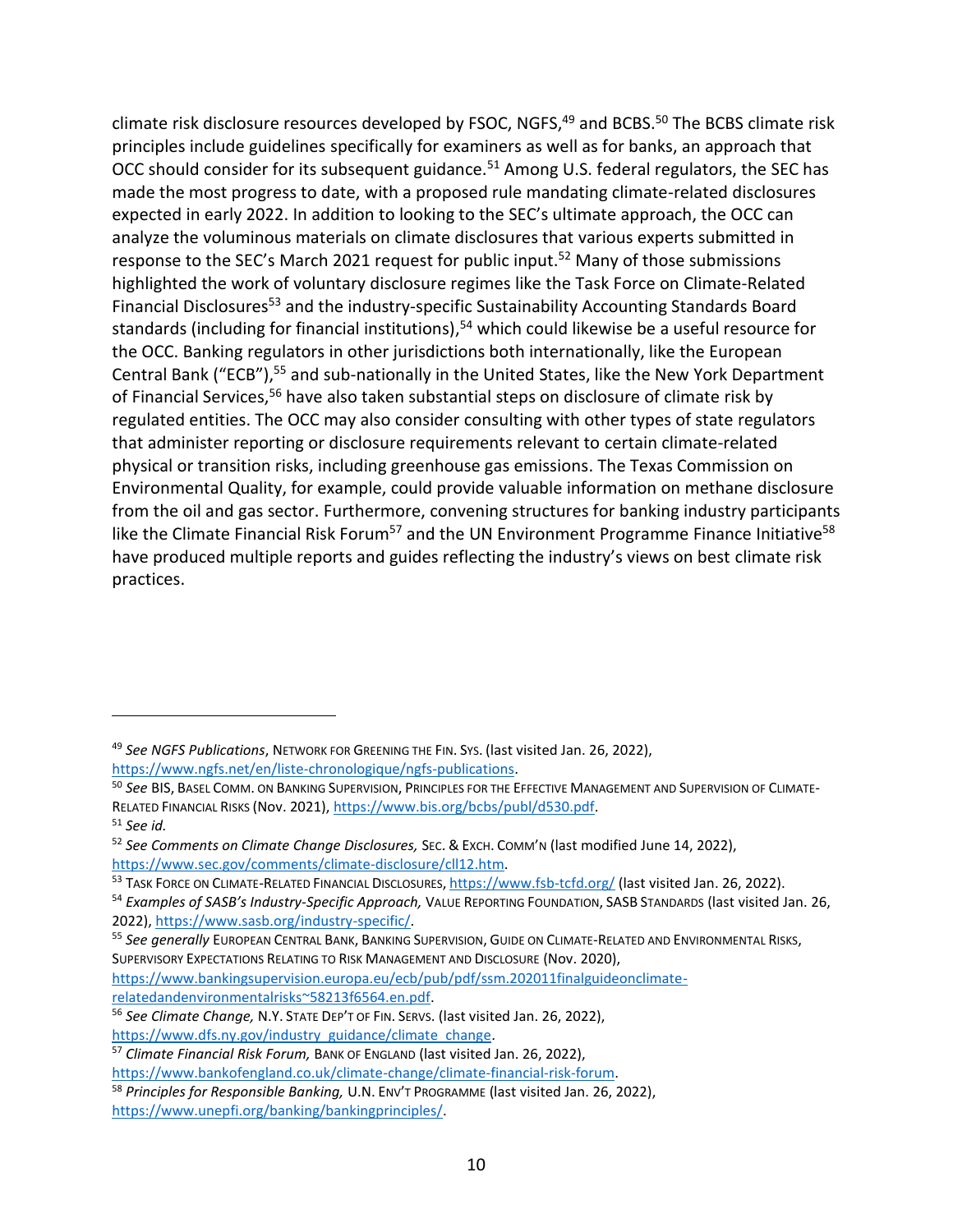<span id="page-10-0"></span>**IV. In designing and executing scenario analyses, OCC should consider defining orderly transition, disorderly transition, and hot-house scenarios, setting at least a thirty-year analysis period, and accounting for the correlated nature of risks. (Draft Principles, Question #13)**

<span id="page-10-5"></span><span id="page-10-4"></span><span id="page-10-3"></span>A number of other jurisdictions have begun conducting either scenario analyses or stress tests over the past few years. These jurisdictions include the ECB,<sup>59</sup> the Bank of England,<sup>60</sup> the Bank of Canada, and the Hong Kong Monetary Authority,  $61$  among many others.  $62$  The OCC should take notice of the scenarios used by these jurisdictions and their comparative advantages, as well as the sample scenarios prepared by NGFS.<sup>63</sup> Here, we flag three best practices of particular interest: in designing and executing scenario analyses, the OCC should consider defining scenarios that include an orderly and disorderly transition, as well as a hot-house scenario, setting at least a thirty-year analysis window, and accounting for the correlated nature of risks.

<span id="page-10-1"></span>*A. The OCC should consider designing orderly transition, disorderly transition, and hothouse scenarios in order to ensure that banks are exercising safe and sound practices with regards to each of these possible these outcomes.* 

The OCC should consider designing scenarios reflecting an orderly transition, disorderly transition, and hot-house world, in order to ensure that banks are meeting safety and soundness assessments under each of these possible future scenarios.

Much is still uncertain about the extent to which the world will rise to the challenge of climate change. The scientific community, through the Intergovernmental Panel on Climate Change, "has collectively chosen four Representative Concentration Pathways (RCPs)," reflecting a range of possible trajectories of greenhouse gas emissions and the resulting climate impacts, "to help [standardize] and improve comparability of climate change analysis."<sup>64</sup> Financial sector experts

<span id="page-10-2"></span><sup>59</sup> Spyros Alogoskoufis et al., *ECB Economy-Wide Climate Stress Test*, EUROPEAN CENTRAL BANK (Working Paper No. 281, Sept. 2021), [https://www.ecb.europa.eu/pub/pdf/scpops/ecb.op281~05a7735b1c.en.pdf.](https://www.ecb.europa.eu/pub/pdf/scpops/ecb.op281~05a7735b1c.en.pdf)

<sup>&</sup>lt;sup>60</sup> GUIDANCE FOR PARTICIPANTS OF THE 2021 BIENNIAL EXPLORATORY SCENARIO: FINANCIAL RISKS FROM CLIMATE CHANGE, BANK OF ENGLAND (2021)[, https://www.bankofengland.co.uk/-/media/boe/files/stress-testing/2021/the-2021-biennial](https://www.bankofengland.co.uk/-/media/boe/files/stress-testing/2021/the-2021-biennial-exploratory-scenario-on-the-financial-risks-from-climate-change.pdf)[exploratory-scenario-on-the-financial-risks-from-climate-change.pdf.](https://www.bankofengland.co.uk/-/media/boe/files/stress-testing/2021/the-2021-biennial-exploratory-scenario-on-the-financial-risks-from-climate-change.pdf)

<sup>61</sup> HONG KONG MONETARY AUTHORITY, PILOT BANKING SECTOR CLIMATE RISK STRESS TEST (2021), https://www.hkma.gov.hk /media/eng/doc/key-functions/banking-stability/Pilot\_banking\_sector\_ climate\_risk\_stress\_test.pdf.

<sup>62</sup> *See* NETWORK FOR GREENING THE FIN. SYS., SCENARIOS IN ACTION: A PROGRESS REPORT ON GLOBAL SUPERVISORY AND CENTRAL BANK CLIMATE SCENARIO EXERCISES 6–7 (2021) [https://www.ngfs.net/sites/default/files/medias/documents/scenarios](https://www.ngfs.net/sites/default/files/medias/documents/scenarios-in-action-a-progress-report-on-global-supervisory-and-central-bank-climate-scenario-exercises.pdf)[in-action-a-progress-report-on-global-supervisory-and-central-bank-climate-scenario-exercises.pdf](https://www.ngfs.net/sites/default/files/medias/documents/scenarios-in-action-a-progress-report-on-global-supervisory-and-central-bank-climate-scenario-exercises.pdf) (listing 29 planned, ongoing, or concluded climate scenario exercises that have been conducted by bank supervisors as of October 2021).

<sup>63</sup> NETWORK FOR GREENING THE FIN. SYS., NGFS CLIMATE SCENARIOS FOR CENTRAL BANKS AND SUPERVISORS (2021), [https://www.ngfs.net/sites/default/files/medias/documents/ngfs\\_guide\\_scenario\\_analysis\\_final.pdf](https://www.ngfs.net/sites/default/files/medias/documents/ngfs_guide_scenario_analysis_final.pdf) [hereinafter "NGFS Climate Scenarios"].

<sup>64</sup> NETWORK FOR GREENING THE FIN. SYS., GUIDE TO CLIMATE SCENARIO ANALYSIS FOR CENTRAL BANKS AND SUPERVISORS 12 (2020), [https://www.ngfs.net/sites/default/files/medias/documents/ngfs\\_guide\\_scenario\\_analysis\\_final.pdf](https://www.ngfs.net/sites/default/files/medias/documents/ngfs_guide_scenario_analysis_final.pdf) [hereinafter "NGFS Guide to Climate Scenario Analysis"].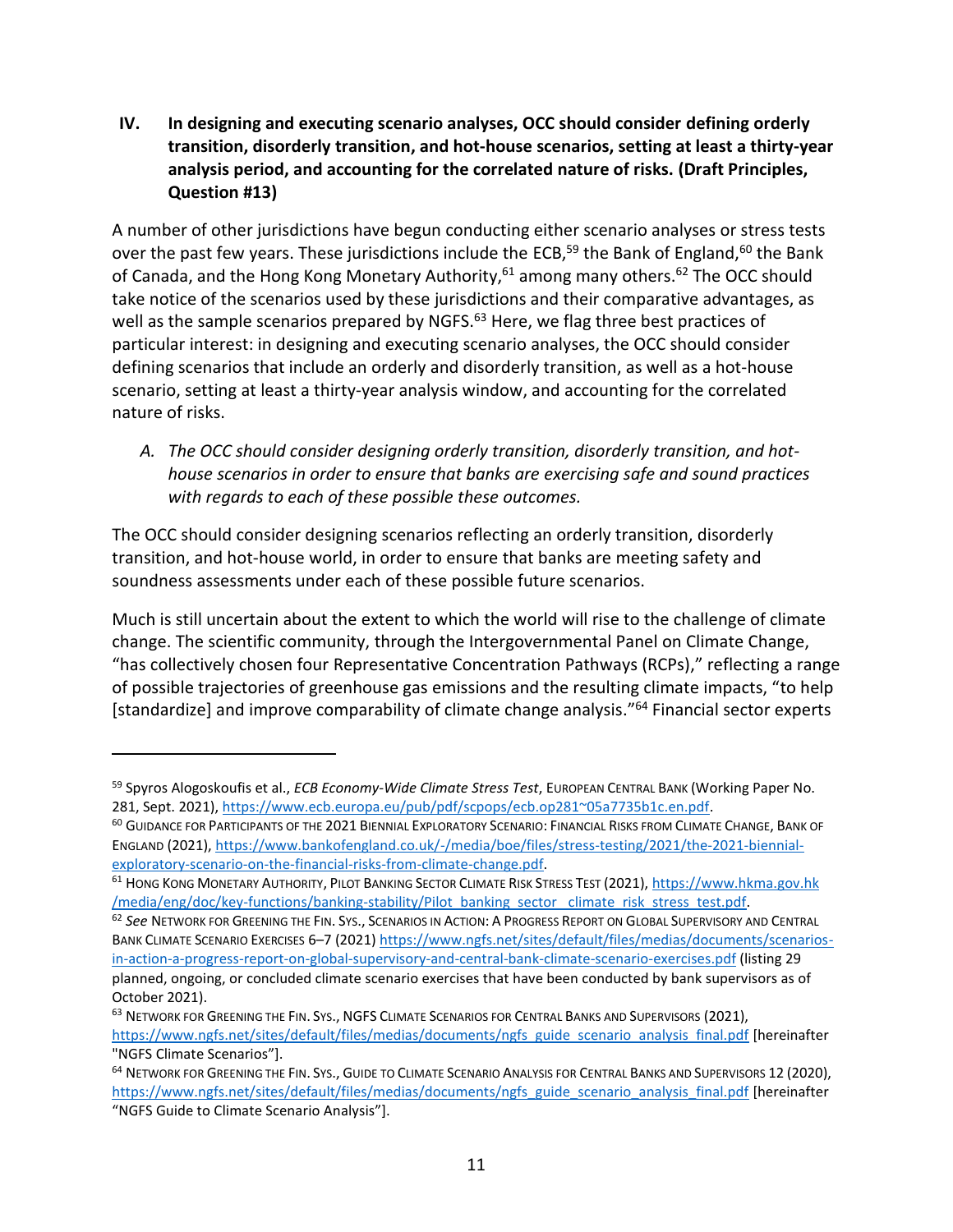then analyze the economic implications of these different emissions pathways, taking into account the accompanying societal action. The best-case scenario is an "orderly transition," meaning stakeholders reduce emissions at a consistent rate, stemming warming around 1.5 to  $2^{\circ}$ C, as compared to pre-industrial levels.<sup>65</sup> This approach would blunt the worst of physical risks, while imposing some transition costs. On the other hand, it is possible that no climate action—beyond current policies—is taken. In this case, warming peaks at a much higher level leading to a "hot-house" scenario.<sup>66</sup> Under a hot-house scenario, early transition costs are limited because the economy does not decarbonize; however, physical risks are much more severe than under an orderly transition.<sup>67</sup> A third possibility is between the two: a "disorderly transition."<sup>68</sup> In this scenario, emissions continue at the level of current policy commitments for another decade or so, at which point severe physical harms spur action to limit warming to 1.5 to 2°C, leading to increased transition costs as the world strives to reduce emissions on a shortened timeline. This third scenario, therefore, carries both high initial physical costs and high and abrupt transition costs, though ultimately lower physical risks than the hot-house scenario.

Depending on which scenario occurs, the nature, timing, and scale of physical and transition costs vary. In order to understand whether banks will continue to meet safety and soundness requirements, it is necessary to understand how banks' portfolios would be affected under these different possible pathways. Among other jurisdictions that have conducted scenario analysis, the three scenarios described above are a consistent fixture, with the primary variation being whether the orderly and disorderly transition cap warming at 1.5 or 2.0°C.<sup>69</sup>

*B. The OCC should consider at least a thirty year time horizon and would likely benefit from also considering longer horizons.*

In determining the time horizon of the scenario analysis, the OCC should consider at least a thirty year time horizon and would likely benefit from considering longer time periods as well, capacity permitting. NGFS notes the tradeoffs in setting a time window for scenario analysis. While a shorter scenario window period reduces uncertainty in the estimate and may be more immediately actionable, a longer window gives more thorough insight into climate-related risks that are likely to affect the financial institution's balance sheet, long-term, particularly as assets can be long-lived. 70

<sup>65</sup> *Id.* at 18.

<sup>66</sup> *Id. See also* NGFS Climate Scenarios, *supra* note [63,](#page-10-1) at 9 (estimating warming between 2.5 and 3.0°C in a hothouse scenario).

<sup>67</sup> NGFS Guide to Climate Scenario Analysis, *supra* not[e 64,](#page-10-2) at 18*.*

<sup>68</sup> *Id.*

<sup>69</sup> Alogoskoufis et al., *supra* note [59,](#page-10-3) at 16–17; HONG KONG MONETARY AUTHORITY, *supra* note [61,](#page-10-4) at 2; BANK OF ENGLAND, *supra* note [60,](#page-10-5) at 56; *but see* BANK OF CANADA, USING SCENARIO ANALYSIS TO ASSESS CLIMATE TRANSITION RISK (2022), [https://www.bankofcanada.ca/wp-content/uploads/2021/11/BoC-OSFI-Using-Scenario-Analysis-to-Assess-](https://www.bankofcanada.ca/wp-content/uploads/2021/11/BoC-OSFI-Using-Scenario-Analysis-to-Assess-Climate-Transition-Risk.pdf)[Climate-Transition-Risk.pdf](https://www.bankofcanada.ca/wp-content/uploads/2021/11/BoC-OSFI-Using-Scenario-Analysis-to-Assess-Climate-Transition-Risk.pdf) (using four scenarios, "no additional action", two pathways that limit warming to 2°C, and one pathway that reduces emissions in time to meet a 1.5°C total warming).

<sup>70</sup> NGFS Guide to Climate Scenario Analysis, *supra* not[e 64,](#page-10-2) at 14–15.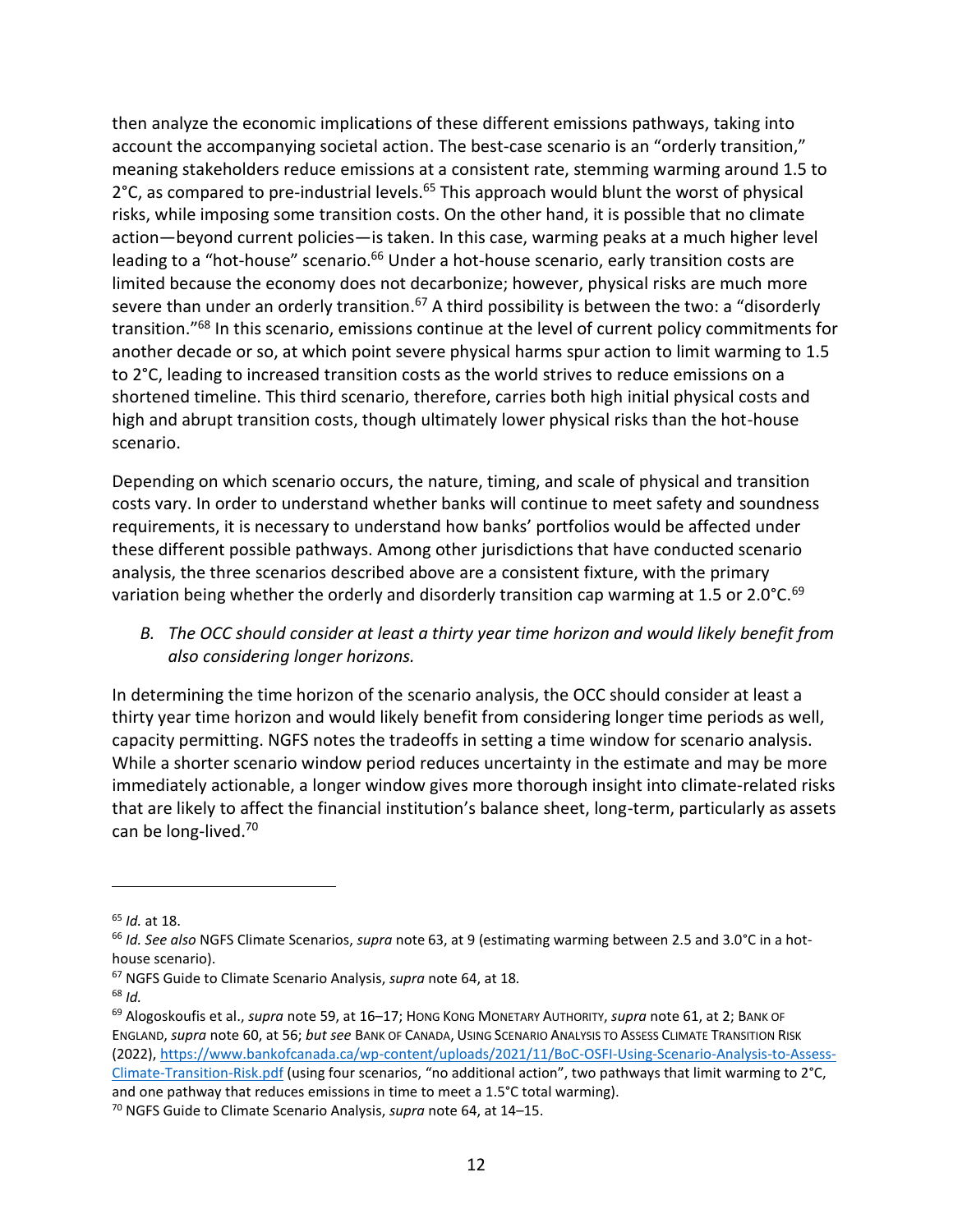Other jurisdictions have taking varying approaches, with some setting windows in 2050, 2080, and 2100, while others consider a timescale of five years or less.<sup>71</sup> If possible, sampling a short, medium, and long-term window would allow the OCC to gain the most thorough understanding of a bank's risk. It may be particularly important to include a window that is at least thirty years in length, in order to account for the traditional thirty year mortgage cycle and other long-term loans. The mortgages that banks make today, for example, could be on their balance sheets until 2052, at which point the collateral will have faced highly escalated physical risks from climate change.

# *C. In executing scenario analyses, the OCC should be mindful of correlated risks.*

In executing scenario analyses, the OCC should be mindful of the interplay among correlated risks. Sudden, large shocks to a bank's portfolio could be more damaging than risks accruing over time in a more manageable fashion. Regional banks, for example, could be at particular risk from geographically correlated risks, such as wildfires or hurricanes. Although non-regional banks benefit from geographical diversity, they are not immune to correlated risks. Climate change may cause shifting environmental conditions and extreme weather events that affect large portions of the world at the same time.<sup>72</sup> Furthermore, transition risks are also correlated. Under a scenario that includes decarbonization due to policy or technology changes, for example, there may be mass devaluation of oil and gas assets.<sup>73</sup> This could lead to large portions of a bank's portfolio losing value simultaneously. The Federal Reserve Bank of New York recently published research investigating the risk to banks from various stranded asset scenarios that may be useful in informing the OCC's thinking.<sup>74</sup>

# <span id="page-12-0"></span>**V. The OCC should consider how to mitigate potential harm to disadvantaged communities from banks' climate risk management strategies. (Draft Principles, Page 1)**

The OCC recognized in its Draft Principles that banks' climate risk management strategies have the potential to harm "disadvantaged households and communities"<sup>75</sup> that also face disproportionately high physical climate impacts. Recognizing this risk, the OCC should examine how it can take proactive steps to mitigate it, including by offering additional guidance, working with other agencies, and incorporating the input of affected communities.

 $71$  *Id.* 

<sup>72</sup> *See* Condon, *supra* not[e 47,](#page-8-1) at 82–83 ("Recent studies, for example, have highlighted the increasing, yet still largely unanticipated, chance for simultaneous temperature- and weather-induced crop failures in key breadbaskets around the world."); Jitendra Singh et al., *Enhanced Risk of Concurrent Regional Droughts with Increased ENSO Variability and Warming*, 12 NATURE CLIMATE CHANGE 163 (2022), [https://www.nature.com/articles/s41558-021-01276-3.pdf.](https://www.nature.com/articles/s41558-021-01276-3.pdf)

<sup>73</sup> *See, e.g.*, Jean-Francois Mercure et al., *Macroeconomic Impact of Stranded Fossil Fuel Assets*, 8 NATURE CLIMATE CHANGE 588 (2018), [https://perma.cc/7YWU-9ZG3.](https://perma.cc/7YWU-9ZG3)

<sup>74</sup> Hyeyoon Jung et al., *Climate Stress Testing*, 977 FED. RSRV. BANK OF N.Y. STAFF RPTS. (Sept. 2021) [https://papers.ssrn.com/sol3/papers.cfm?abstract\\_id=3931516.](https://papers.ssrn.com/sol3/papers.cfm?abstract_id=3931516)

<sup>75</sup> Draft Principles, *supra* note [2,](#page-0-0) at 1, 3, 5.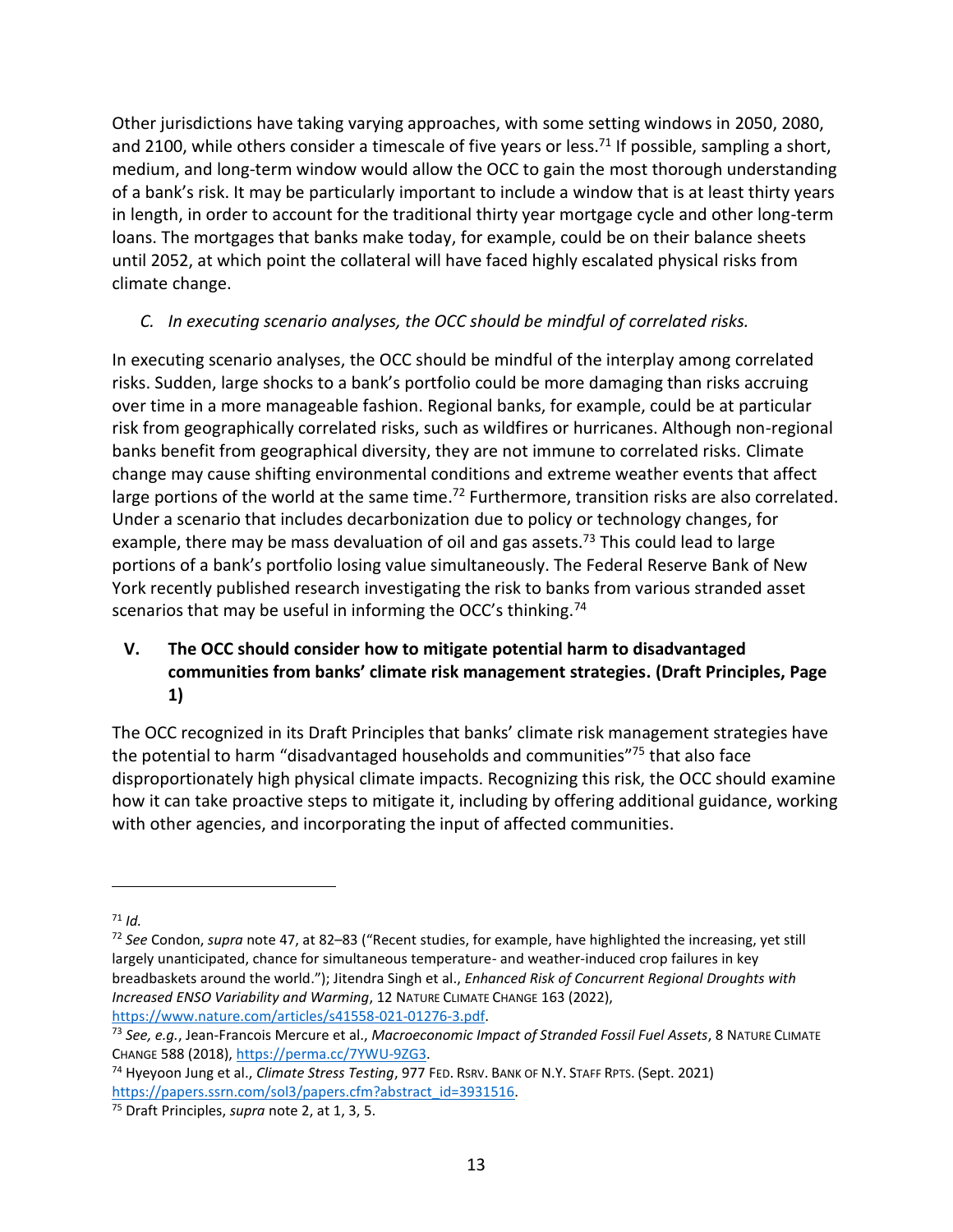<span id="page-13-1"></span><span id="page-13-0"></span>Due to historical and ongoing injustices, low-income communities and communities of color face heightened climate risks such as flooding, wildfires, and heat stress.<sup>76</sup> Some of these inequities can be traced back to redlining, a set of racist housing policies that pushed communities of color into less desirable areas, with disparities in environmental hazards that persist to this day.<sup>77</sup> Differential spending on infrastructure, such as sewer systems, and disaster assistance has reinforced this divide in risk.<sup>78</sup> Today, a home located in a historically redlined neighborhood is 20% more likely to suffer high flood risk than a home in a greenlined neighborhood.<sup>79</sup> Historically redlined neighborhoods also face higher heat stress.<sup>80</sup>

As a result, if banks decided to reduce lending in areas exposed to higher physical climate risks as a risk management strategy, low-income communities and communities of color could be disproportionately affected.<sup>81</sup> The OCC recognizes this concern in its Draft Principles, urging banks to consider "climate-related financial risk impacts on . . . [low- to moderate-income] and other disadvantaged households and communities, including physical harm or access to bank products and services."<sup>82</sup> The OCC also advises banks to consider "possible fair lending concerns if the bank's risk mitigation measures disproportionately affect communities or households on a prohibited basis such as race or ethnicity."<sup>83</sup>

The OCC should contemplate whether and how it could revise the Draft Principles to mitigate the risk of inequitably reduced credit access and also how it might work with other agencies to address these challenges more comprehensively, informed by the input of affected communities. For example, in subsequent guidance, the OCC could consider more specifically outlining intersections between climate risk and banks' obligations under the Fair Housing Act, Equal Credit Opportunity Act, and Community Reinvestment Act.<sup>84</sup> This could include offering

<sup>76</sup> *See* ANNA CASH ET AL., CLIMATE CHANGE DISPLACEMENT IN THE U.S. – A REVIEW OF THE LITERATURE (2020), <https://perma.cc/S923-2YNL>**;** Brad Plumer & Nadja Popovich, *How Decades of Racist Housing Policy Left Neighborhood Sweltering*, N.Y. TIMES (Aug. 24, 2020),<https://perma.cc/CZ4B-6QAS> (explaining how formerly redlined neighborhoods are more likely to suffer from heightened heat stress today); Jesse Keenan et al., *Climate Gentrification: From Theory to Empiricism in Miami-Date County, Florida*, 13 ENV'T RES. LETTERS 054001 (Apr. 2018). <sup>77</sup> Kriston Capps & Christopher Cannon, *Redlined, Now Flooding*, BLOOMBERG CITYLAB (Mar. 15, 2021), [https://www.bloomberg.com/graphics/2021-flood-risk-redlining/;](https://www.bloomberg.com/graphics/2021-flood-risk-redlining/) Plumer & Popovich, *supra* note [76.](#page-13-0)

<sup>78</sup> *See* Capps & Cannon, *supra* note [77](#page-13-1); Env't Def. Fund, Comments on Request for Information on FEMA Programs, Regulations, and Policies 1 (Jul. 21, 2021),

[https://www.edf.org/sites/default/files/documents/EDF%20FEMA%20RFI%20Climate%20Chance%20and%20Unde](https://www.edf.org/sites/default/files/documents/EDF%20FEMA%20RFI%20Climate%20Chance%20and%20Underserved%20Populations%207.21.21%20%28002%29.pdf) [rserved%20Populations%207.21.21%20%28002%29.pdf](https://www.edf.org/sites/default/files/documents/EDF%20FEMA%20RFI%20Climate%20Chance%20and%20Underserved%20Populations%207.21.21%20%28002%29.pdf) ("FEMA . . . provid[es] a critical safety net of support and resources when communities face catastrophic disaster damages. However, long-standing policies and programs have actively exacerbated the natural hazard and socioeconomic vulnerability of underserved communities, as noted in recent analyses of unequal outcomes of post-disaster FEMA assistance along racial lines."). <sup>79</sup> *Id.*

<sup>80</sup> *See, e.g.*, Plumer & Popovich, *supra* note [76.](#page-13-0)

<sup>81</sup> Draft Principles, *supra* note [2,](#page-0-0) at 1, 3, 5.

<sup>82</sup> *Id.* at 3.

<sup>83</sup> *Id.* at 5.

<sup>84</sup> *See Fair Lending*, OFF. OF THE COMPTROLLER OF THE CURRENCY, [https://www.occ.treas.gov/topics/consumers-and](https://www.occ.treas.gov/topics/consumers-and-communities/consumer-protection/fair-lending/index-fair-lending.html)[communities/consumer-protection/fair-lending/index-fair-lending.html](https://www.occ.treas.gov/topics/consumers-and-communities/consumer-protection/fair-lending/index-fair-lending.html) (last visited Feb. 7, 2022); *Community Reinvestment Act (CRA),* OFF. OF THE COMPTROLLER OF THE CURRENCY[, https://www.occ.treas.gov/topics/consumers](https://www.occ.treas.gov/topics/consumers-and-communities/cra/index-cra.html)[and-communities/cra/index-cra.html](https://www.occ.treas.gov/topics/consumers-and-communities/cra/index-cra.html) (last visited Feb. 9, 2022); OFF. OF THE COMPTROLLER OF THE CURRENCY, FAIR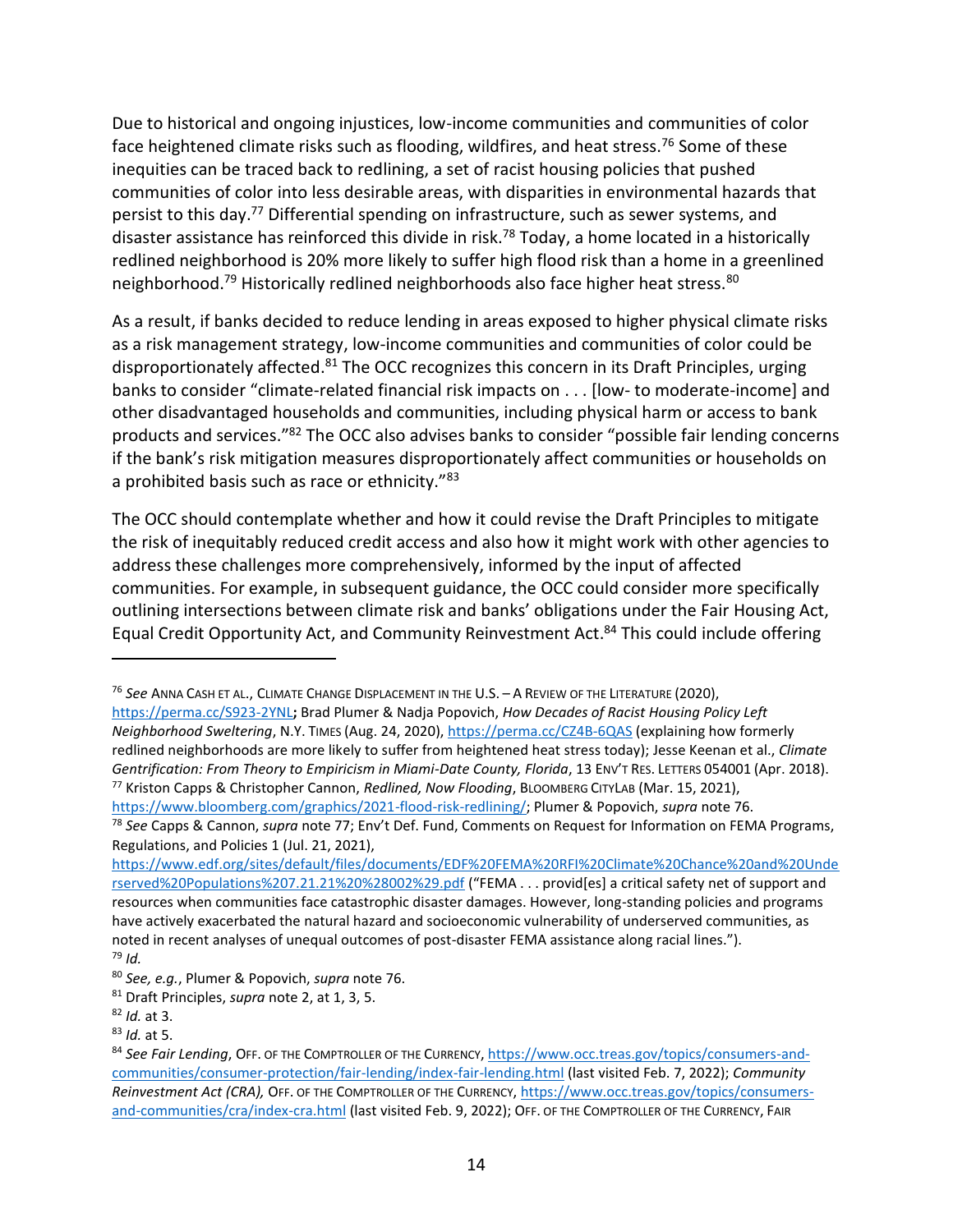recommendations for banks on strategies for reducing climate risk exposure that would preserve lending in low-income communities and communities of color, such as advising banks on how to weigh resilience measures in risk assessments.

With other agencies, the OCC could consider supporting the formation of a coordinating structure, such as an interagency working group, focused on the issue of continued credit and insurance access in low-income areas at heightened risk from climate change.<sup>85</sup> A nonexhaustive list of potential agency members could include the Federal Emergency Management Agency, which coordinates disaster relief funding and is working to update its practices to advance equity and bolster climate resilience;<sup>86</sup> the Federal Insurance Office, which is researching climate change-driven insurance coverage gaps;<sup>87</sup> the Department of Housing and Urban Development, which is working on issues of climate risk and equity in mortgage lending;<sup>88</sup> the Treasury Department's Community Development Finance Institutions Fund and Commerce Department's Economic Development Administration, which facilitate access to funding for low-income communities;<sup>89</sup> and other financial regulatory entities. Additionally, the expertise and priorities of affected communities should inform the creation and operation of any such interagency group.

\* \* \*

[updates/2021/08/27/readout-of-the-first-white-house-flood-resilience-interagency-working-group-meeting-on](https://www.whitehouse.gov/ceq/news-updates/2021/08/27/readout-of-the-first-white-house-flood-resilience-interagency-working-group-meeting-on-implementation-of-the-federal-flood-risk-management-standard/)[implementation-of-the-federal-flood-risk-management-standard/.](https://www.whitehouse.gov/ceq/news-updates/2021/08/27/readout-of-the-first-white-house-flood-resilience-interagency-working-group-meeting-on-implementation-of-the-federal-flood-risk-management-standard/) Credit access protection would also align with the goals of Executive Order 14,030, which include "accounting for and addressing disparate impacts on disadvantaged communities and communities of color." *See* Exec. Order 14,030 §1, 86 Fed. Reg. 27,967, 27,967 (May 25, 2021).

[https://www.edf.org/sites/default/files/documents/EDF%20FEMA%20RFI%20Climate%20Chance%20and%20Unde](https://www.edf.org/sites/default/files/documents/EDF%20FEMA%20RFI%20Climate%20Chance%20and%20Underserved%20Populations%207.21.21%20%28002%29.pdf) [rserved%20Populations%207.21.21%20%28002%29.pdf.](https://www.edf.org/sites/default/files/documents/EDF%20FEMA%20RFI%20Climate%20Chance%20and%20Underserved%20Populations%207.21.21%20%28002%29.pdf)

LENDING, COMPTROLLER'S HANDBOOK (2010), [https://www.occ.treas.gov/publications-and](https://www.occ.treas.gov/publications-and-resources/publications/comptrollers-handbook/files/fair-lending/pub-ch-fair-lending.pdf)[resources/publications/comptrollers-handbook/files/fair-lending/pub-ch-fair-lending.pdf.](https://www.occ.treas.gov/publications-and-resources/publications/comptrollers-handbook/files/fair-lending/pub-ch-fair-lending.pdf)

<sup>&</sup>lt;sup>85</sup> The White House Climate Policy Office has formed similar interagency working groups, including one on flood resilience, in response to Executive Order 14,030 on Climate-Related Financial Risk. *See* Press Release, Readout of the White House Flood Resilience Interagency Working Group Meeting of Implementation of the Federal Flood Risk Management Standard (Aug. 27, 2021), [https://www.whitehouse.gov/ceq/news-](https://www.whitehouse.gov/ceq/news-updates/2021/08/27/readout-of-the-first-white-house-flood-resilience-interagency-working-group-meeting-on-implementation-of-the-federal-flood-risk-management-standard/)

<sup>86</sup> Fed. Emergency Mgmt. Agency, Request for Information on FEMA Programs, Regulations, and Policies, 86 Fed. Reg. 21,325 (Apr. 22, 2021); *see generally* Env't Def. Fund, Comments on Request for Information on FEMA Programs, Regulations, and Policies (July 21, 2021),

<sup>87</sup> Fed. Ins. Off., Request for Information on the Insurance Sector and Climate-Related Financial Risks, 86 Fed. Reg. 48,814 (Aug. 31, 2021) (requesting information on how gaps in insurance may be exacerbated by climate change). For an overview of how climate change may affect insurance access, please refer to Inst. for Pol'y Integrity et al., Comments on Request for Information on the Insurance Sector and Climate-Related Financial Risk, 5–6, 15–16 (Nov. 15, 2021), [https://policyintegrity.org/documents/FIO\\_RFI\\_-\\_Comments.pdf.](https://policyintegrity.org/documents/FIO_RFI_-_Comments.pdf)

<sup>88</sup> U.S. CLIMATE-RELATED FINANCIAL RISK EXECUTIVE ORDER 14030, A ROADMAP TO BUILD A CLIMATE-RESILIENT ECONOMY 28-29 (2021), [https://www.whitehouse.gov/wp-content/uploads/2021/10/Climate-Finance-Report.pdf.](https://www.whitehouse.gov/wp-content/uploads/2021/10/Climate-Finance-Report.pdf)

<sup>89</sup> *See About Us*, CMTY. DEV. FIN. INSTS. FUND, U.S. DEP'T OF THE TREASURY,<https://www.cdfifund.gov/about> (last visited Feb. 9, 2022); *Overview*, U.S. ECON. DEV. ADMIN., U.S. DEP'T OF COMMERCE[, https://eda.gov/about/](https://eda.gov/about/) (last visited Feb. 9, 2022).